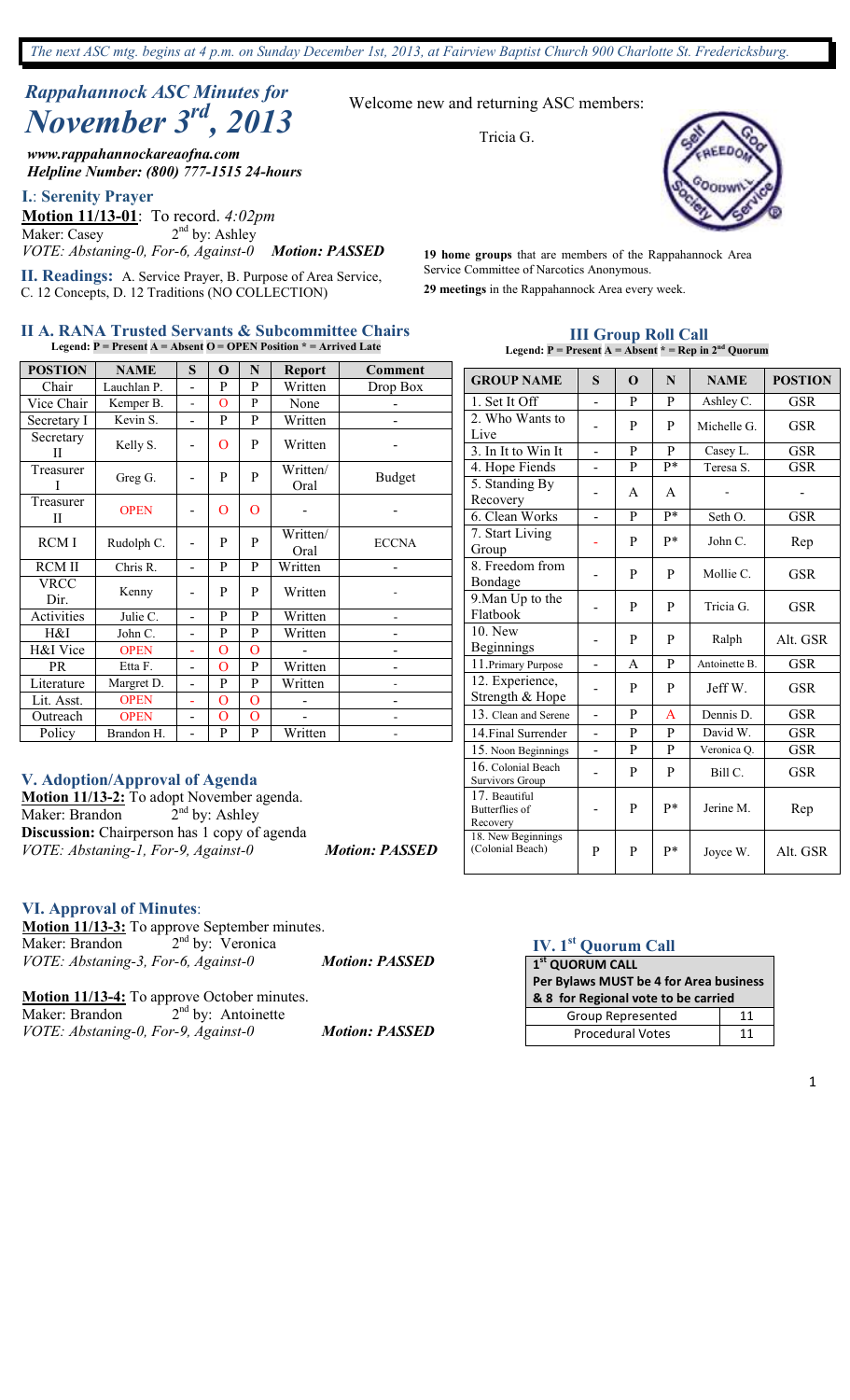## **VII.-XII. Administrative Reports**

#### **VII. Secretary Report I**: Given by Secretary I, Kevin S.

Thank you for electing me as your Secretary and allowing me to serve this Area. Just for today I'm looking forward to serving to the best of my ability for the next 2 years. Our Chairperson dropped off all of our archives to me a few weeks ago. At last area I was given the digital recorder, post office box key, a guide to local service, and some other miscellaneous supplies. I sent out October's minutes for approval, and also the minutes scanned by Secretary II for September, 2 weeks after we last met. I underestimated when I said it would take me 3 hours to complete the minutes and it took closer to about 7 hours. I'm in the process of getting used to the formatting of the previous secretary's minutes but chose to keep that format because it looks phenomenal and provides more information in a manner that's easy to look at. If you didn't receive the minutes last month or if there have been any changes to your contact information, I'll be passing around a paper for you to provide your email address and phone number. Feel free to take down my information as well as the form goes around in case you need to contact me. I attended the last 4 of the 5 budget subcommittee meetings held in October. Our Secretary II will have more on that and our area's printer in her report. This month we won't be asking for any money from our budget or reimbursement for printing and supplies. I'm actually not aware of the remaining balance in the current Secretary's budget right now. In accordance with RANA bylaws all I have to ensure that all motions are in written form before the motion is put on the floor. I'm also asking all that all GSR's have their reports handed in before the end of area to be included in the minutes. For administrative members and subcommittee chairs it will work best if you can email me your report before or after area, if not then please give me a hardcopy before the end of area. In Loving Service, Kevin S.

#### **No Discussion**

**VII. Secretary Report II**: Given by Secretary II, Kelly S.

#### **Dear ASC,**

 **Thank you for allowing me to serve as your Secretary II. I have a lot of things to discuss with the Area this month. First, I organized all the folders in the Area Paperwork Box. Everyone officially has their own folder again with pre-sorted packets for use during our monthly ASC meetings. If anyone needs extra envelopes you will find them in the Secretary II folder. Other than that, everything is labeled accordingly in the event anyone is looking for extras of anything. If there are any worksheets in your packet that go unused, please either return them to me or put them back into your folder prior to leaving Area today. The purpose of this is to cut down on costs for unnecessary printing and copying.**

 **Also included in the Secretary II folder there are 14 new NA Way Magazines. Anyone is welcome to take a copy with them to take back to their groups this month. Please keep in mind that there are only 14 of them so unfortunately once they are gone, they are gone.** 

 **I spoke with our Area's former Treasurer at work this week. She gave me old Area carbon copies for checks written in the past. I have them with me if our current Treasurer would like them for record keeping. She also wants to know what our Area would like to do about the Dropbox account. The account is in her name and she does not believe she can transfer it to anyone else's name. If the Area will allow me, I would be happy to put all of the files on a thumb drive and transfer them to a new Dropbox account. All I would ask is to be reimbursed for the thumb drive next month if there is still money in the Secretary II budget for this year.**

**The last thing to discuss this month is what to do with our printer. I also attended 4 of the 5 Area budget meetings last month and we decided the easiest and most efficient thing to do in completing the copying and printing every month was to go somewhere like the library or Kinkos. If the Area would like to have the printer on hand each month the Secretary I and I can bring it. This may be a good idea if something needs to be printed on the spot. The printer is already hooked up to my computer. The only thing we need is black ink. We decided not to bring it this month because the Secretary I and I thought it best to have a discussion with the Area first during Open Sharing as our sole purpose in being in these positions is to help serve the Area, not decide for the Area. We also were not sure of how much money was left in the current Secretary budget as we would be requesting reimbursement for the ink if this is what the Area wishes us to do.**

**I look forward to continuing to serve over the next year. I am learning a lot and really appreciate the opportunity to contribute to our Area as the Secretary II. In Loving Service, Kelly** 

**Discussion:** NA Way Magazine… handed out to all GSRs and Representatives who wanted 1 of the 14 that were received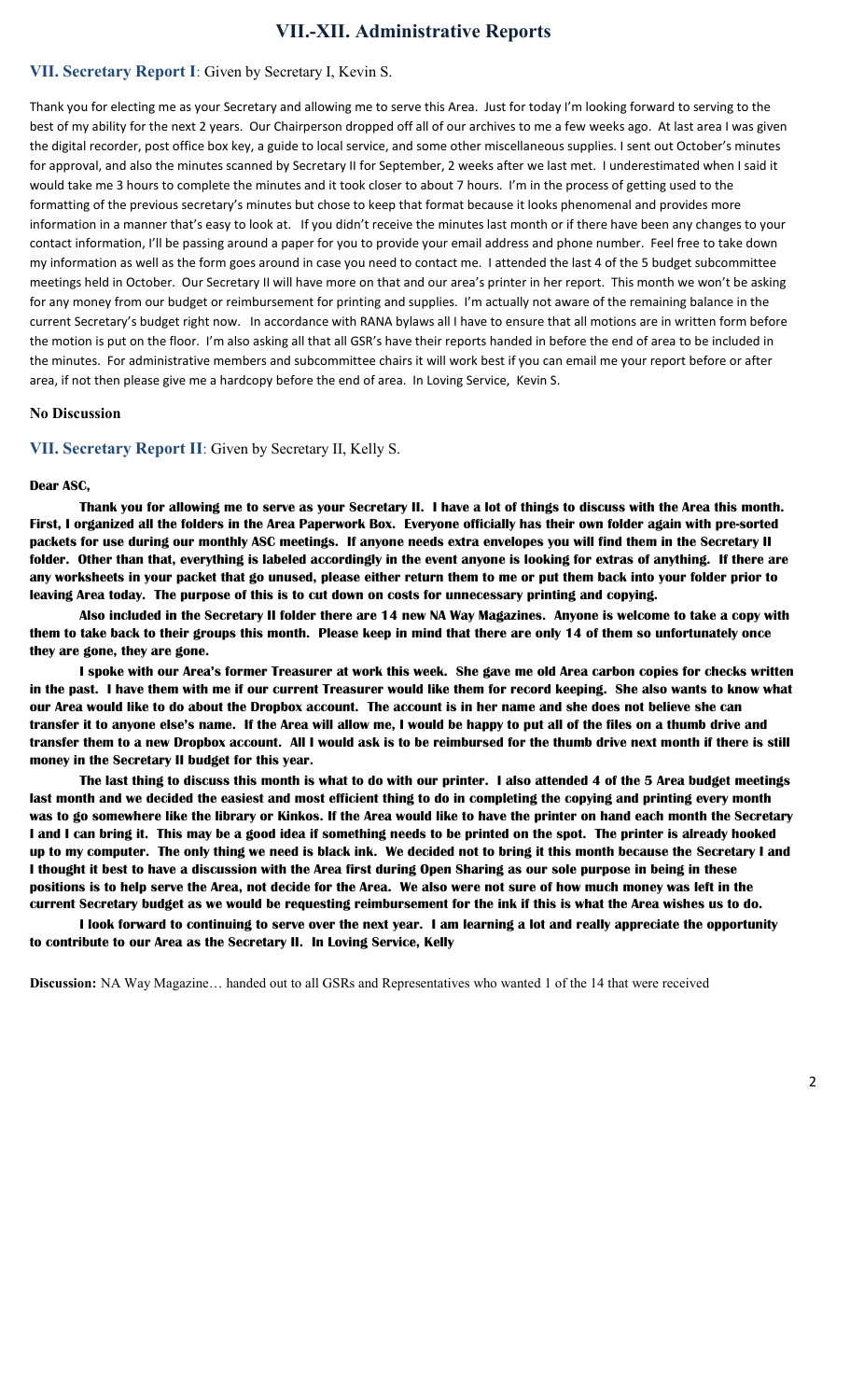## **VIII. Chair Report**: Given by Chairperson, Lauchlan P.

#### Hello family,

First and foremost thank you to the area for allowing me to serve and entrusting me to the duties of chairperson. I am extremely grateful that our area is pulling together, serving and continuing to carry the message to the newcomer. Last month we filled 6 out 7 open positions on the executive and subcommittee level. This was a wonderful thing to see. For those of us who left GSR positions to come and serve on the area level, help these NEW incoming GSRs become acclimated to ASC. The only way we can continue to serve properly is to hand down the CORRECT information to our new service volunteers.

For those of you that are new to area service, welcome. Please enjoy the show and get involved. If something is unclear, ask. If you don't know, ask. We are all here to carry on business effectively and efficiently, and most of all, in a way that we can continue to carry the message to the addict who still suffers.

Todays ASC marks the end of the October month and I would like to thank our Secretary, Subcommittee members, and all other members who attended the budget meetings to give their input and assistance.

If you ever have any questions (or compliments as my predecessor would say) please feel free to contact me.

Once again thanks to you for allowing me to serve and thank you for serving.

In loving service,

Lauchlan P.

#### **No Discussion**

**IX. Vice Chair Report**: None given by Vice Chair, Kemper B.

#### **No Discussion**

#### **X. Treasurer I Report***:* Given by Treasurer I, Greg G.

#### Dear RANA ASC Members,

Our beginning balance as of the start of last month's ASC was \$1,559.78. Our debits for last month totaled \$593.47. Our deposit from October's ASC was \$771.30. Our balance as of the start of today's ASC is \$1737.61. The check book is balanced through August. I have not received Septembers nor Octobers bank statements..

5 budget meetings were held every Wednesday in October and I feel we have a very realistic and responsible budget for the coming year 2014. We had excellent turn out at all meetings. Thanks to all who participated and contributed. GSR's Please print this report out when going over budget with your groups and lets try to get all groups voting on budget. See below for notes.

Antionette B has made payments through August  $31^{st}$ . She is currently 8 weeks behind (\$80).

ILS, Greg G.

Budget Notes:

- 1. The Estimated Income from group donations is \$3600 for 2014 and based on the past 3 years.
- 2. The additional \$1000 for the budget will come in the form of \$500 from Literature by selling out overstock in literature and the other \$565 in cash that we already have in tha bank over prudent reserve.
- 3. Literature is self sustaining. What they sell is what they buy. There is no need to include in budget but it will be tracked on a monthly basis in the Literature Chairs report.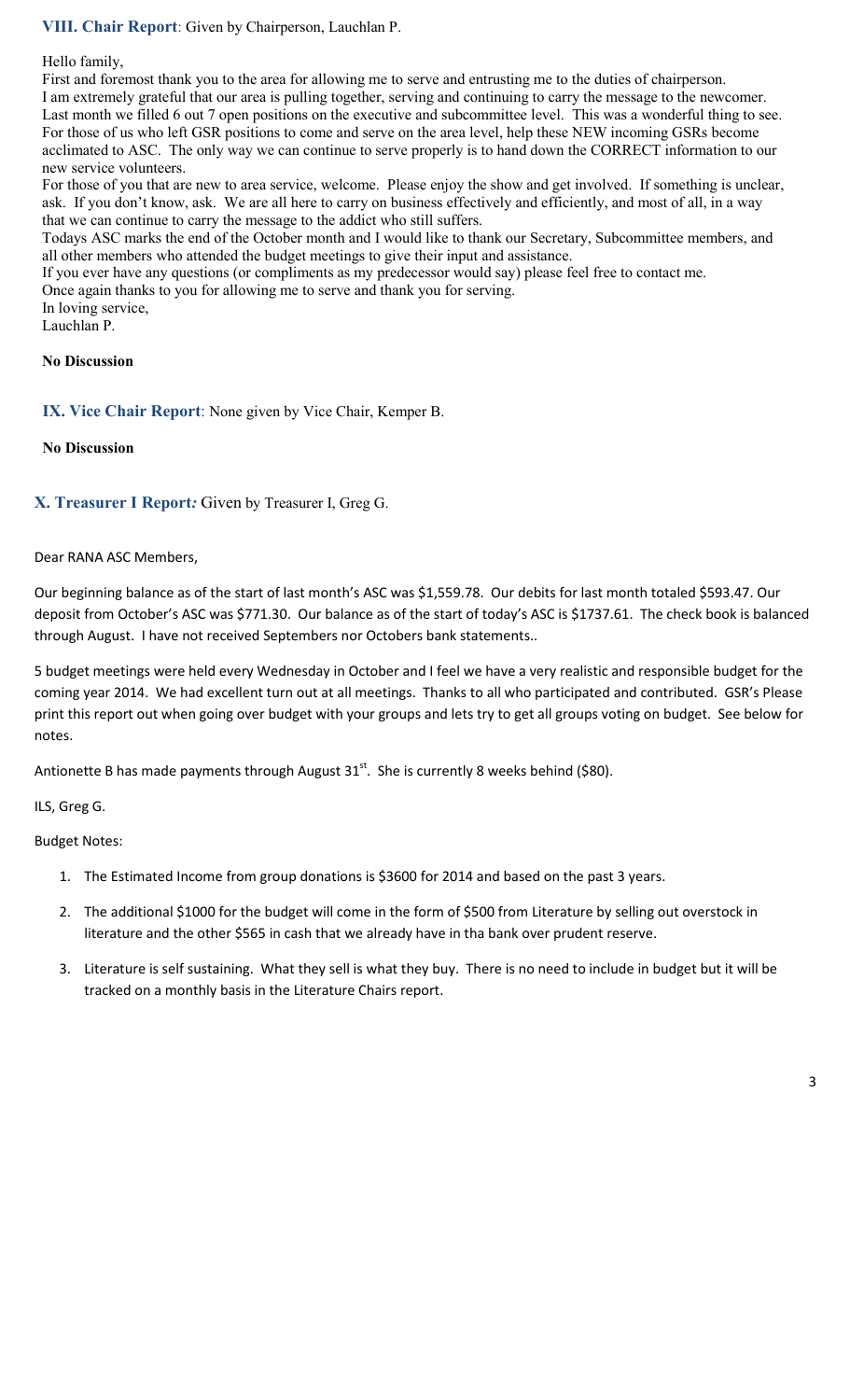- 4. Activities will start with a yearly budget of \$1000. They can raise up to \$700 through out the year and put that \$700 back into their "account". Once that \$1700 has been met, no more funds will be given to the Activities committee without prior approval from groups.\
- 5. Secretary I and II's budget has been combined.
- 6. PR, H&I, and Literature budgets have been itemized.
- 7. Regional and world donations will be given based on the amount we have over prudent reserve and done every 3 months.
- 8. VRCC Director Category added to Budget.
- 9. Ad Hoc Bylaws was converted to Policy Subcommittee.

#### **Discussion:**

- Extensive discussion about budget
- A restitution payment had been received by the PR Chair and had it for the Treasurer

#### **(See Appendix A for The Proposed RANA 2014 Budget)**

#### **XI. Regional Committee Member I & II Report**: Given by Rudolph C & Chris R

#### **RCM I read letter from ECCNA Advisory Board (See Appendix B)**

Dear ASC,

First, Rudolph and I would like to thank this committee for allowing us to serve. We attended the 164<sup>th</sup> RSC, which was a two day event on October 19<sup>th</sup> and 20<sup>th</sup> in Roanoke Virginia. The workshops on Saturday were well attended, and I personally enjoyed it. The workshops included a lot of great discussion and round-table on "Supporting Our Vision", how regional subcommittees can better serve the areas, and "How to be an Effective and Valued RCM".

The Regional Service Conference was held Sunday the  $20^{th}$  from 11am-4pm. Open forum was from 11-12 with some discussion on a mentoring system for people coming into service, second pair of eyes looking at the treasurer's work, procedure for requesting delegate participation in a work shop, and AVCNA. We have a time slot at the convention and Donna Lee is looking for ideas. There were suggestions of doing a shortened version of the traditions book workshop or possibly doing a PR/H&I workshop.

 RSC began at 12:15pm with 9 areas in attendance: Almost Heaven, Beach, Blue Ridge, Piedmont, Rappahannock, Richmond, Roanoke Valley, Southside, and Tri-Cities. There were also 5 new attendees.

## **Elections & Nominations**

**Secretary** – Brian C- (New Dominion) –Brian accepted & qualified- Vote of confidence

H&I- Chuck (Beach)- Nominated at the 163<sup>rd</sup> (currently Pro-tem) election @ 164<sup>th</sup>

Motion to close nominations made by: Jackie,  $2^{nd}$  by: Rudolph

**Speaker Jam Chair**- Rudolph nominated by Jim- asked for time to research the position- revisit @ 164<sup>th</sup>

**Vice Treasurer**- Nominations open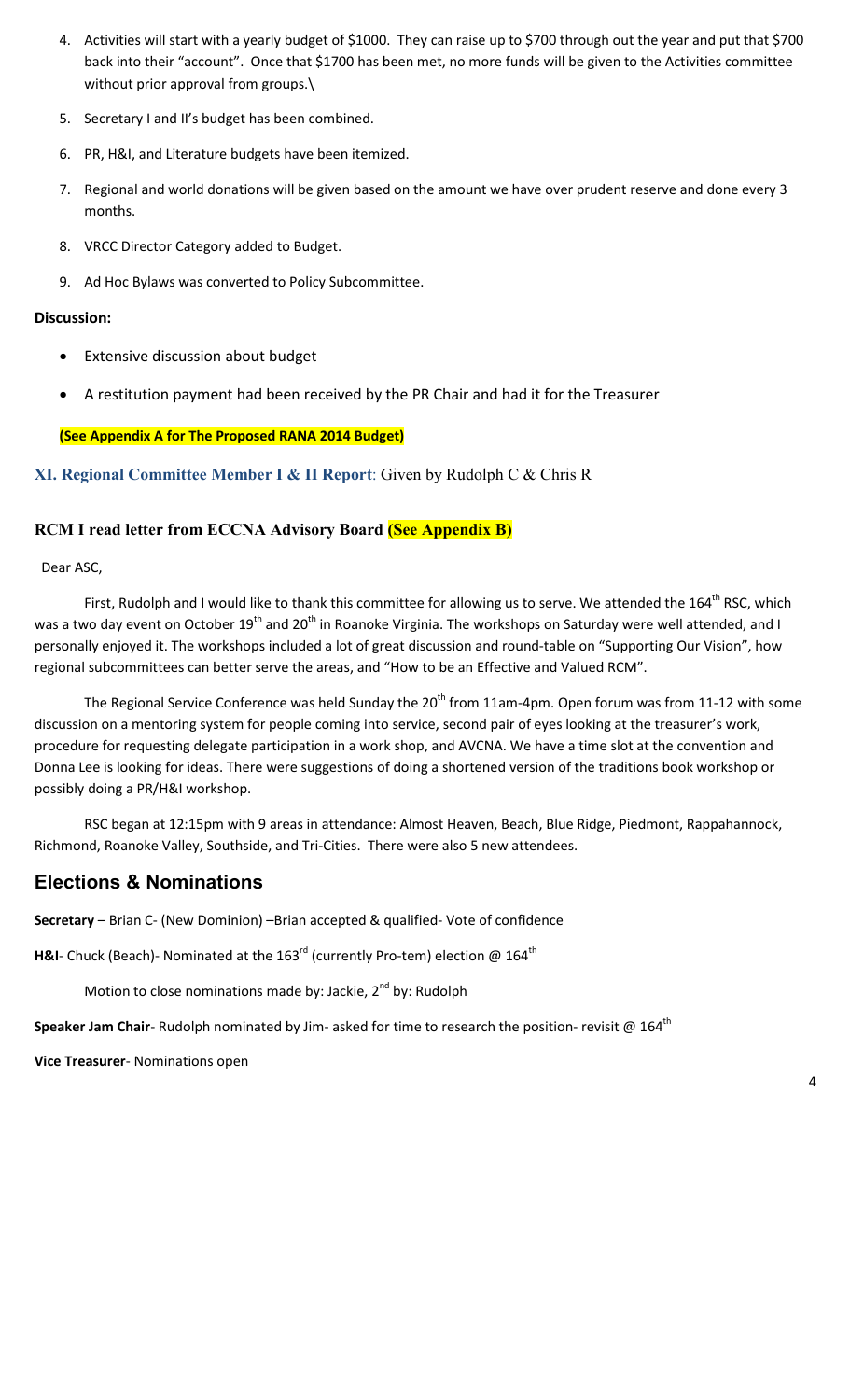## **XI. Regional Committee Member I & II Report** (Cont):

 Our region will be hosting the next autonomy zonal forum in January 2014. We have requested world board participation at the event. We passed a motion to contribute \$300 to NAWS one time in the event of world board participation in this event.

During the 2012-2014 conference cycle the traditions book project is focused on gathering input and ideas. NAWS posted workshop materials, a discussion board and an online questionnaire on the project page at www.na.org/traditions. Also, according to the latest NAWS update, World Services is requesting participation in the 2013 membership survey. Completing the survey has an indirect tie to carrying the message to the still suffering addict. To participate, the link is: www.na.org/2013survey.

Our H&I, PR, and Policy subcommittees are working together very closely to practice our 5<sup>th</sup> tradition. There are many, many things going on that would benefit from individual member participation. H&I is requesting information about facilities within our area currently being serviced. This info will be shared with NWAs and the Zone to keep track of our efforts and see how H&I may be able to better serve the areas. H&I, PR, and Policy will be meeting November 16, 2013 from 10am-1pm @ Gainsboro Branch Library. That's 15 Patton Ave NW Roanoke, VA 24016. We can also join by conference (712) 432-1500, Access code 114976.

 The ECCNA donated 84 Basic Texts to our region, including 9 Spanish versions. They were evenly distributed to the areas for the H&I subcommittees. We have flyers and a letter from the host committee of next year's ECCNA, and has been asked to read it aloud at ASC.

#### **Motions**:

Old Business

*Motion 162-02 (smartphone app BMLT) Referred to PR at the 162nd.* 

Mover: Travis Tidewater Second: Chuck BANA

Description/Background: When addicts go from area to area it is difficult to know where the meetings are located without a GPS and meeting list.

Intent: To have a Smartphone app that will sync the areas meeting list, so while traveling one can find the closest meeting in reference to date and location.

Motion: To join the data base of a free program made by NA members and used by 17 other regions known as "BMLT" in JavaScript. ND

Discussion: see minutes from 162 .

Consensus from PR felt it is not a good idea... still exploring option of embedding into region's website.

#### **Motion 163-02**

*Motion had been referred to Policy to gather more information and was due back at the 164 th .* 

Mover: Bill M

2<sup>ND</sup>: Nancy H

**Motion: For the Central Atlantic Region of Narcotics Anonymous to create a standing position to its Regional Service Committee. The position would be called East Coast Convention of Narcotics Anonymous Representative, (ECCNA Rep). Intent:** For CARNA to fill 1 of the 23 Regional Director positions on the ECCNA Advisory Board (AB). ECCNA Rep would attend monthly AB conference call meetings, have a vote in AB business, and report to the CARNA bi-monthly RSCs. Motion should be referred to the Policy Committee to develop requirements and duties. This is an addition to the CARNA Policy and will need to go back to Areas for approval.

*Ruled Out of Order per: page 16 Section XI:*

NEW: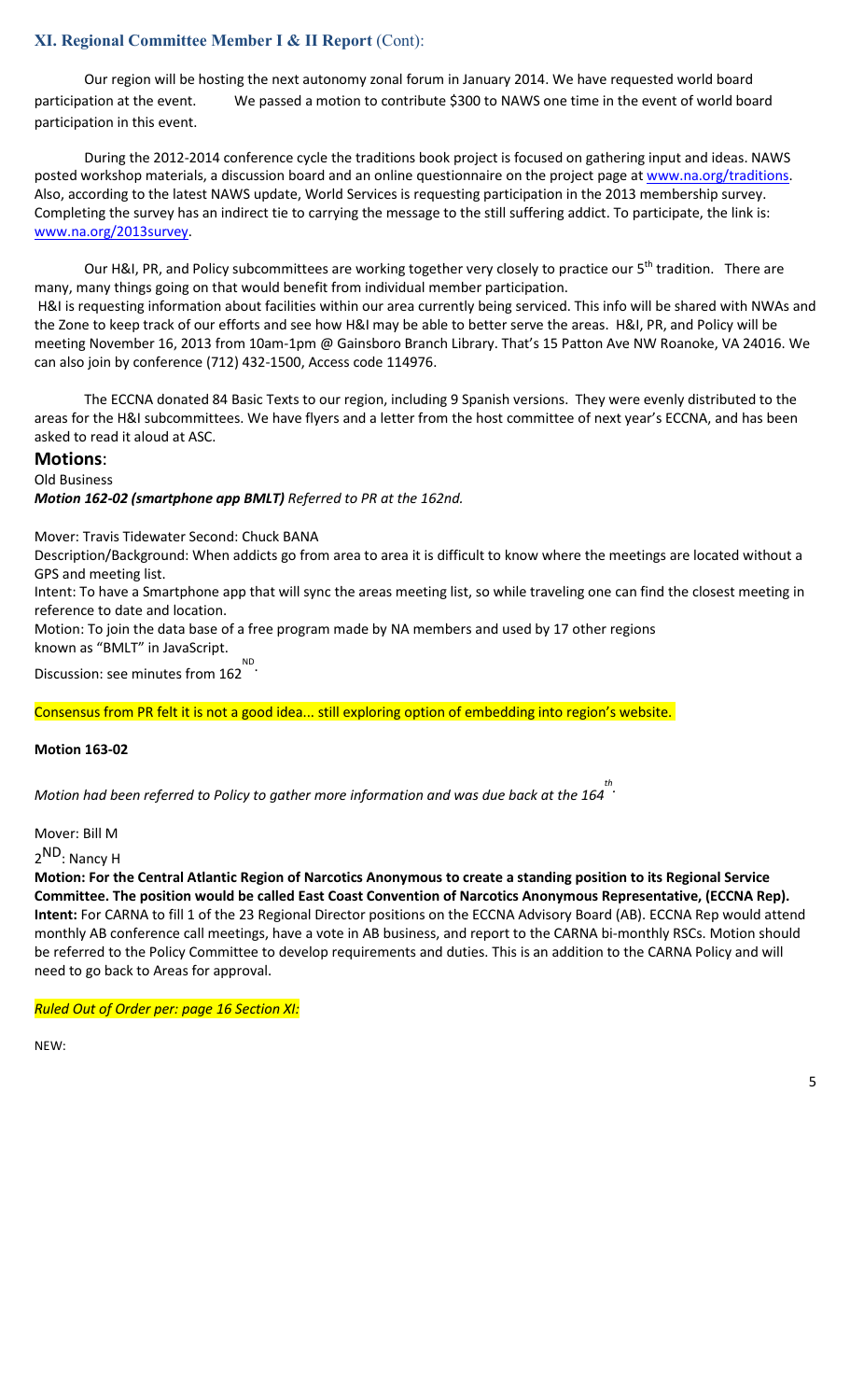### **XI. Regional Committee Member I & II Report** (Cont):

#### **MOTION 164-1**

Mover: Donna Lee P, RD 2<sup>nd</sup> Sherry V RCM pro tem AHA **MOTION: to contribute \$300 to NAWS one time in the event of World Board Participation at the Autonomy Zonal Forum in January** 

**INTENT:** To be fully Self Supporting. **MOTION PASSES 6-0-2** 

#### **MOTION 164-2.**

Mover: Chuck K Area: BANA 2<sup>nd</sup> Nancy H **Description/Background**  ECCNA has donated 84 Basic Texts to CARNA. These Basic Texts are for donation to Correctional Facilities within the Region **INTENT:** 5<sup>th</sup> Tradition

**MOTION:** Distribute Basic Text received from ECCNA as follows: 4 Basic Texts to each Area of CARNA for a total of 68 Basic Texts. Donate the remainder to the CARNA H&I subcommittee for a total of 16 Basic Texts.

#### **MOTION PASSES 7-0-1**

#### **Back to groups**: **MOTION 164-3** Regional Budget

Mover: Neil - Treasurer

For any questions on specific line items (see Treasurer Report) please refer to respective subcommittees

The next RSC is Saturday December 21<sup>st</sup> in Charlottesville, Va. Rudolph and I will continue to serve to the best of our ability.

In Loving Service,

RCM Team

**(See Appendix C for RSC 163 Back to Areas: Regional Budget)** 

#### **Discussion on CAR Report**

## **XIII. Subcommittee Reports**

**A. Activities Report**: Given by Chair, Julie C.

First of all I would like to thank the ASC for allowing me to serve. Activities met to discuss Holiday event, only 2 people showed up. However, we may be joining with the Flat Book Group to be able to put this event on. We will meet this Friday after the Dumpster. We could use the support, so please announce it in your home groups!! Thanks. In Loving Service, Julie C.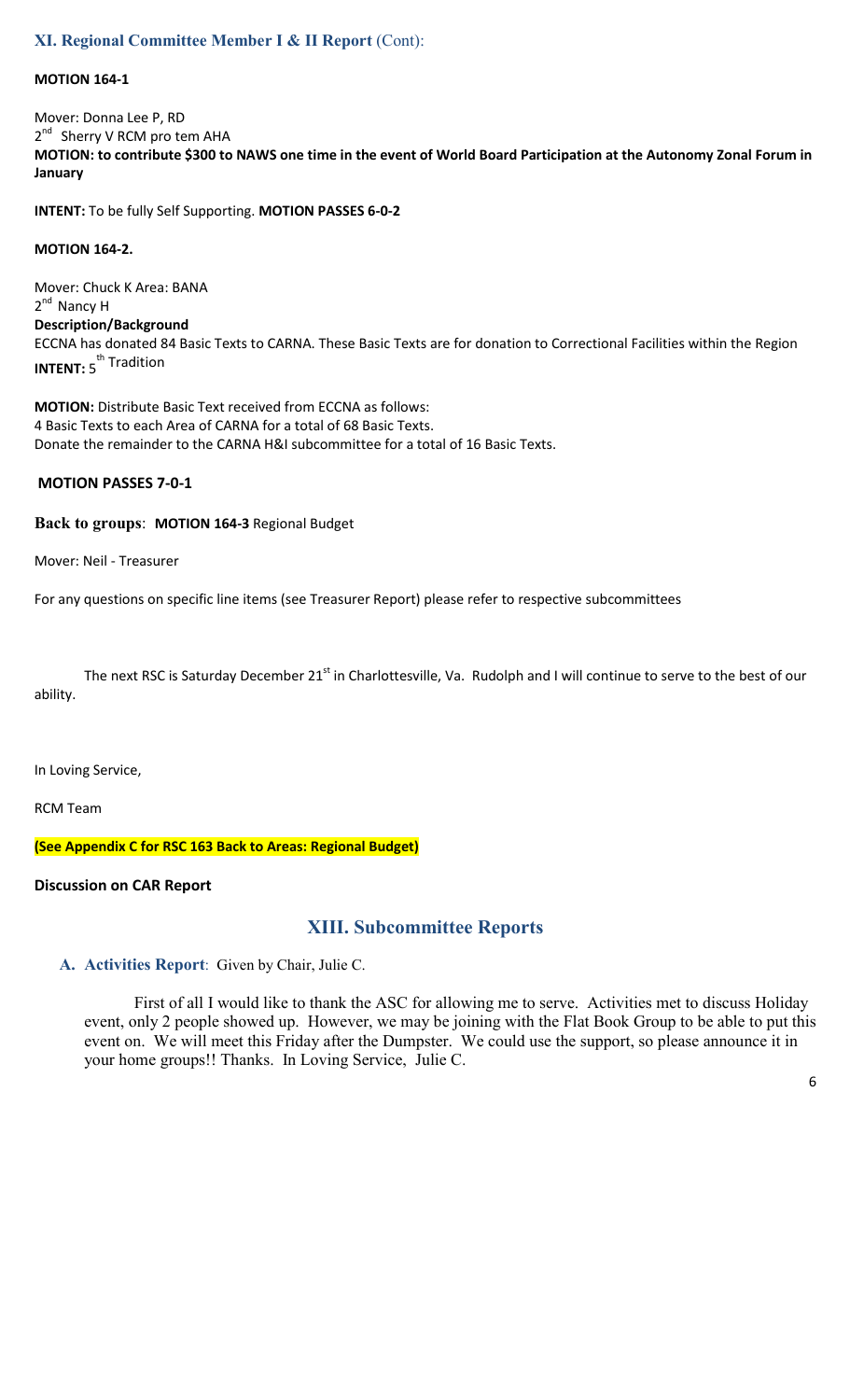**B. Hospitals & Institutions (H&I) Report**: Given by Vice Chair, John C Hello everyone, I'm John and I'm an addict.

H&I has gone well this months. We have accomplished most of our goals. We need more volunteers to meet our current and upcoming commitments. We have had a few more people who have stepped up to help which has enabled us to meet basic requirements for our current commitments.

### Sunshine House

Jerine has done a wonderful job at Sunshine House by having three new panel leaders to take over facilitating meetings. The three panel leaders, Phil, Tricia and Chris O. share the meeting responsibilities on a rotating schedule. As a result of this organizational structure that Jerine has developed and implemented, H&I' contract with Sunshine House has been extended. Jerine will be meeting with Sunshine House administration soon to finalize this extension. The results of that meeting will be in my next report.

## CCRCC Bowling Green

As panel coordinator, Jerine has kept the CCRCC meeting in Bowling Green going strong with the help of the panel leaders. Again, further participation is needed from new volunteers willing to drive to Bowling Green.

## Haynsville Correctional Facility

I have made contact several times with Capt. Davis working on what night the meeting will take place. I have also been in contact with H&I volunteers and we have come up with Mondays for a meeting night for Haynsville. Greg G., our secretary Kevin, Steve W, Darrel C., And Rudolph C, are the volunteers who have stepped up to participate in carrying the message to the correctional facility. However, I have not received back any paperwork or fingerprints from anyone, it has been a slow process but I believe the people who have stepped up have a strong commitment to carrying the message.

#### H&I Orientation

Jerine, Chris and Angie did the H&I member orientation packet and the meeting format for Sunshine House and had it laminated as well as revisited the format for CCRCC at Bowling Green and made applicable changes. Chris O. types up the new phone list.

Chris O. has stepped up in assisting me with preparation for the ASC monthly report.

Angie and Chris O. are sharing secretarial duties for RANA H&I.

#### Probation

Jerine and I have found colunteers who have agreed to participate in the presentation to the Fredericksburg probation and parole board. They are waiting for our meeting with Etta to get her input and guidance from a PR perspective.

#### Budget

Our budget is \$350.00, currently we have \$234.00 left for the year.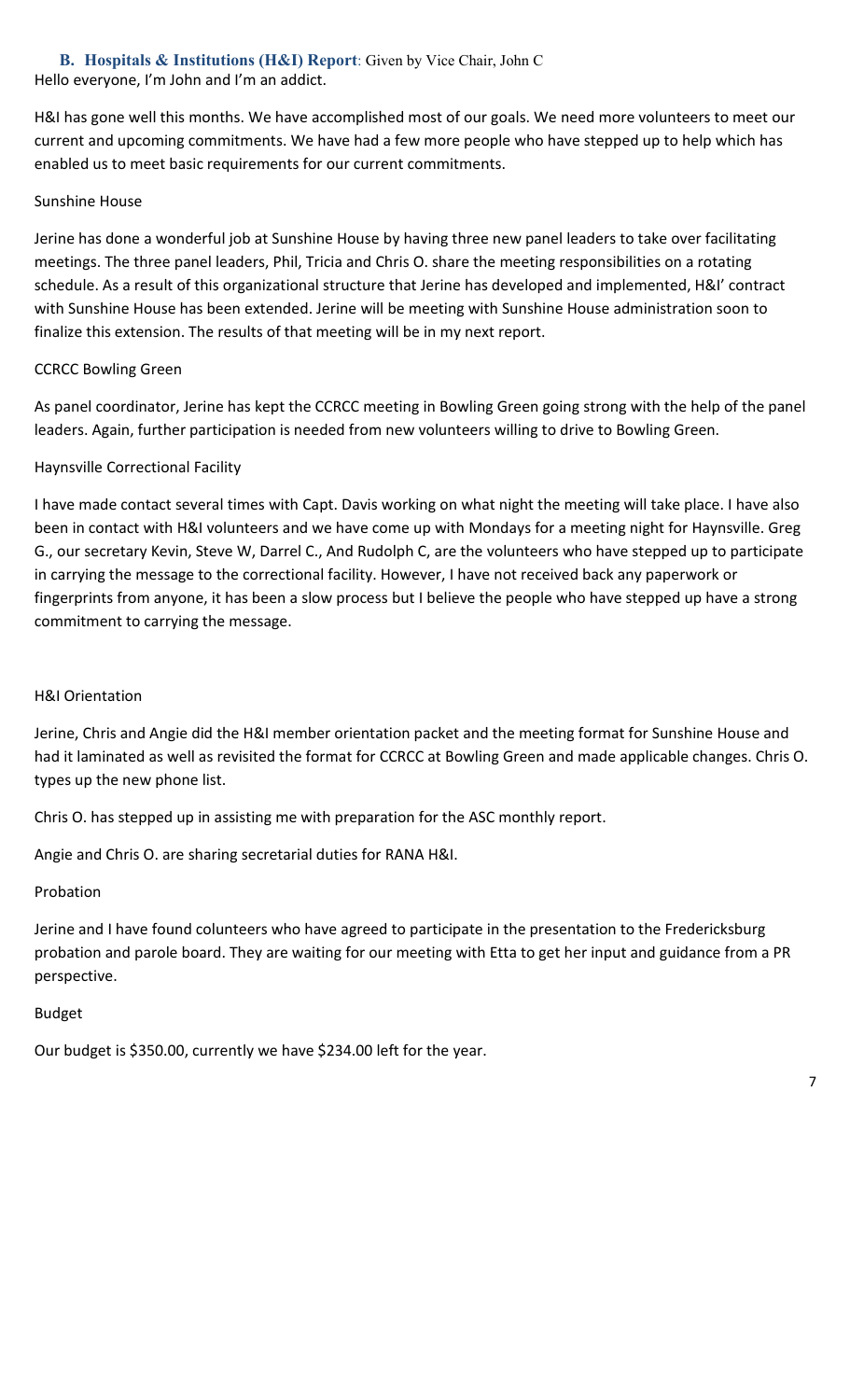#### Closing Statement

We are still looking for more panel members and leaders to help us fulfill our goals. Please pass this request to your members so we can continue to carry the message. There are clean requirements which are: 90 days to be a panel member and share experience, strength and hope. 6 months, have an NA sponsor and working the steps- they can be a panel leader and speak at meeting.

Clean time requirements for going into jails and prisons is 1 year clean time minimum, have an NA sponsor and worked a  $4<sup>th</sup>$  step.

Thanks for letting me serve,

John C.

#### **C. Literature Chair Report**: Given by Chair, Margret D.

Last month I made I made 2 literature orders: 1 was for \$462.25 to replenish most of what I had sold and I also had a request for a special order for \$56.50 that used up most of our credit. We now have approximately \$10 credit which will be used for my next order. Literature sold at October Area was \$375.05.

**Discussion:** Sunshine House purchasing literature through area VS Free State or NA.org

### **D. Outreach Report:** *Position Open*  **No Discussion**

#### **E. Public Relations (PR) Report**: Given by Chair, Etta F

 PR did not meet last month as I had a previous work schedule on the day it would have regularly met. However we will meet this month. I'm looking for people with good presentation skills, love to be social, and love to serve this fellowship to be a part of Public Relations. We are the base of Narcotics Anonymous in this area and there's much to be done. I got some information from Kemper that Snowden is looking for some information and I will be contacting them later this week. The plans are to do a Learning Day coming up on Building Strong Home Groups since that's something that this area really needs. So for those of you all who interested in putting on a Learning Day, or for those who don't know what one is which is even better because there are no clean time requirements to serve, only willingness, so come get with me. Starting watching for flyers I'll be putting out within the coming week.

#### **F. VRCC Director Report**: Given by Kenny F

#### Hello Family,

 This is your VRCC Director Kenny F. and I have no report today concerning the VRCC, only what was reported at the last area meeting. But there is always an opening for those who would like to volunteer their service at AVCNA in support of the Regional Convention, please let me know and I can get your information to VRCC. I am so grateful to be of service to our RANA as the VRCC Director.

 Sincerely in love and care: Kenny F.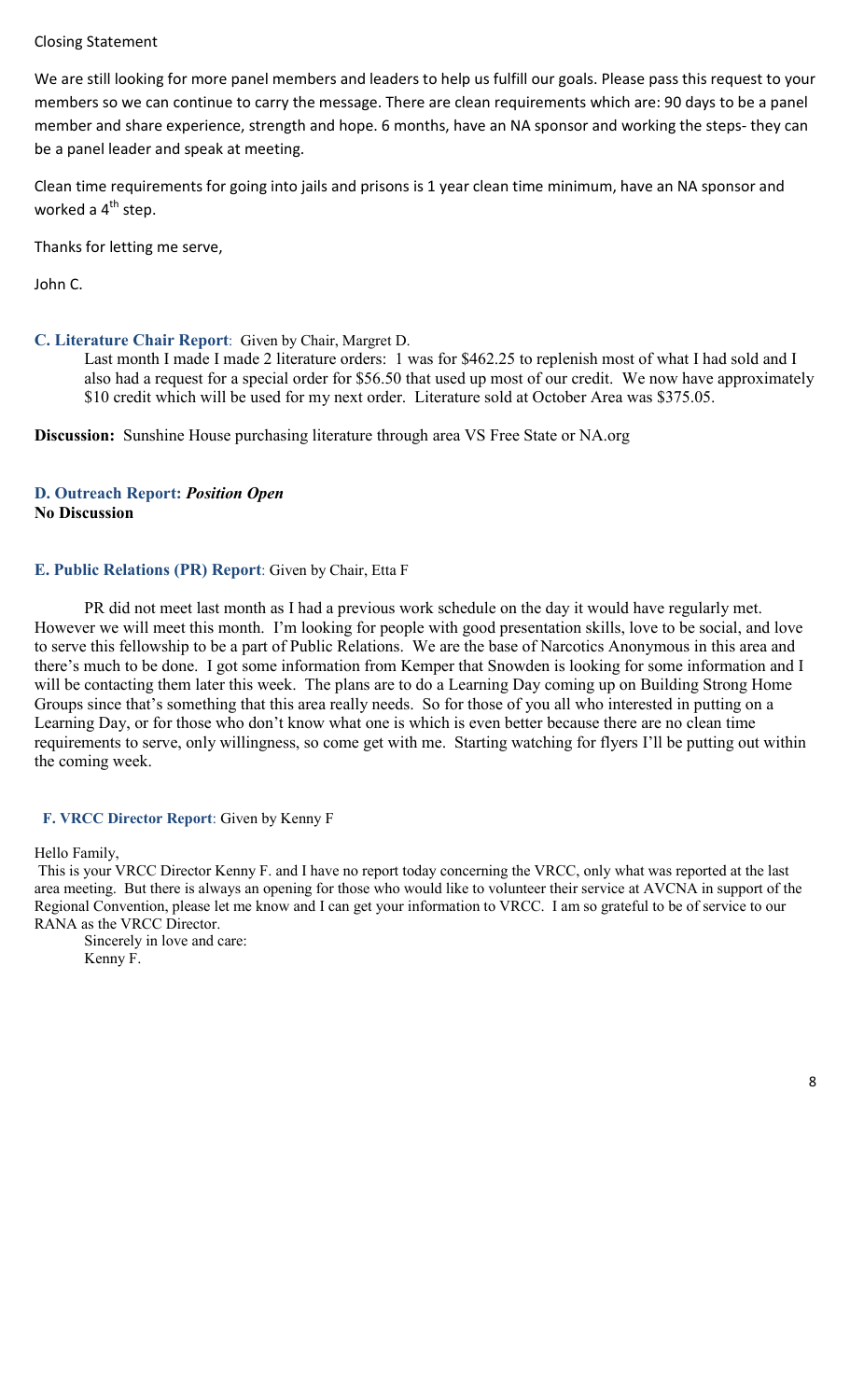#### **G. Policy Report**: Given by Chair, Brandon H.

#### Hello RANA,

The policy committee was supposed to meet the 27th of October at wegmans at 7, I showed up at quarter of 7, tried reaching my fellow committee members to no avail, upon reaching out there were existential issues with my fellow members that prohibited them from being in attendance. I am working through a more official date that better suits everyone involved in the committee. Hopefully this will not be a reoccurring cumbrance as it inhibits the function of the committee.

## **XIII. Group Service Representative (GSR) Reports**

GSR reports called by Secretary to be read to body.

| <b>HOME GROUP</b>                                                                                                                                                                                                                                                                                                                                                                      | <b>GSR/ALT</b>                        | <b>DAYS AND TIMES</b><br><b>OF MEETINGS</b> | # GROUP<br><b>MEMBERS</b> | # AVG. WKLY<br><b>ATTENDANCE</b> /<br><b>NEWCOMERS</b> | <b>GROUP</b><br><b>DONATION</b> | LIT.<br><b>ORDER</b> |  |
|----------------------------------------------------------------------------------------------------------------------------------------------------------------------------------------------------------------------------------------------------------------------------------------------------------------------------------------------------------------------------------------|---------------------------------------|---------------------------------------------|---------------------------|--------------------------------------------------------|---------------------------------|----------------------|--|
| 1. Set it Off                                                                                                                                                                                                                                                                                                                                                                          | Ashley C. - GSR                       | Sun. 7 - 8:30pm                             | 6                         | 21/3                                                   | \$25.00                         | \$0.00               |  |
| We have 2 newcomers who recently joined as home group members. We were able to locate the groups previous by-laws and are<br>currently updating them. Al is well, thanks for letting me serve.<br>Group Anniversaries: None reported                                                                                                                                                   |                                       |                                             |                           |                                                        |                                 |                      |  |
| 2. Who Wants to Live                                                                                                                                                                                                                                                                                                                                                                   | Michelle $G - GSR$<br>Open – Alt. GSR | Mon. $-$ Fri.12 - 1:00pm                    | 20                        | 115/10                                                 | \$93.94                         | \$77.25              |  |
| We have filled all our home group positions, except Alt GSR. We are in the process of changing up the weekly format: speaker meeting<br>last Friday of the month, & Thursdays -slogans/topic in the basket, in the works. Our group is growing in home group members, all is<br>well. Thank you for allowing me to serve. *Need Meeting Lists*<br>Group Anniversaries: None this month |                                       |                                             |                           |                                                        |                                 |                      |  |
| 3. In It to Win it                                                                                                                                                                                                                                                                                                                                                                     | Casey L-GSR                           | Mon. 7:00 - 8:30pm                          | 12                        | $60 - 80/5$                                            | \$0                             | \$0                  |  |
| Group is doing well. No changes.<br>Group Anniversaries: none &                                                                                                                                                                                                                                                                                                                        |                                       |                                             |                           |                                                        |                                 |                      |  |
| 4. Hope Fiends                                                                                                                                                                                                                                                                                                                                                                         | Chris R. - GSR                        | Tue. 7 - 8:15pm                             | 7                         | $45 - 50/5$                                            | \$20.00                         | \$55.00              |  |
| Our home group is currently creating by laws. No other changes.<br>Group Anniversaries: None reported                                                                                                                                                                                                                                                                                  |                                       |                                             |                           |                                                        |                                 |                      |  |
| 5. Standing by Recovery                                                                                                                                                                                                                                                                                                                                                                | James D.- GSR                         | Tue. $7:30 - 8:30$ pm                       |                           | $-/-$                                                  | <b>SUNK</b>                     | <b>SUNK</b>          |  |
| No report handed in for minutes.<br>Group Anniversaries: None                                                                                                                                                                                                                                                                                                                          |                                       |                                             |                           |                                                        |                                 |                      |  |
| 6. Clean Works                                                                                                                                                                                                                                                                                                                                                                         | Seth O. - GSR<br>None $-$ Alt. GSR    | Wed. 7 - 8:00pm                             | 6                         | $35 - 40/7 - 9$                                        | \$0.00                          | \$36.00              |  |
| No report given.<br>Group Anniversaries: Maddie M. 2 years November 20th                                                                                                                                                                                                                                                                                                               |                                       |                                             |                           |                                                        |                                 |                      |  |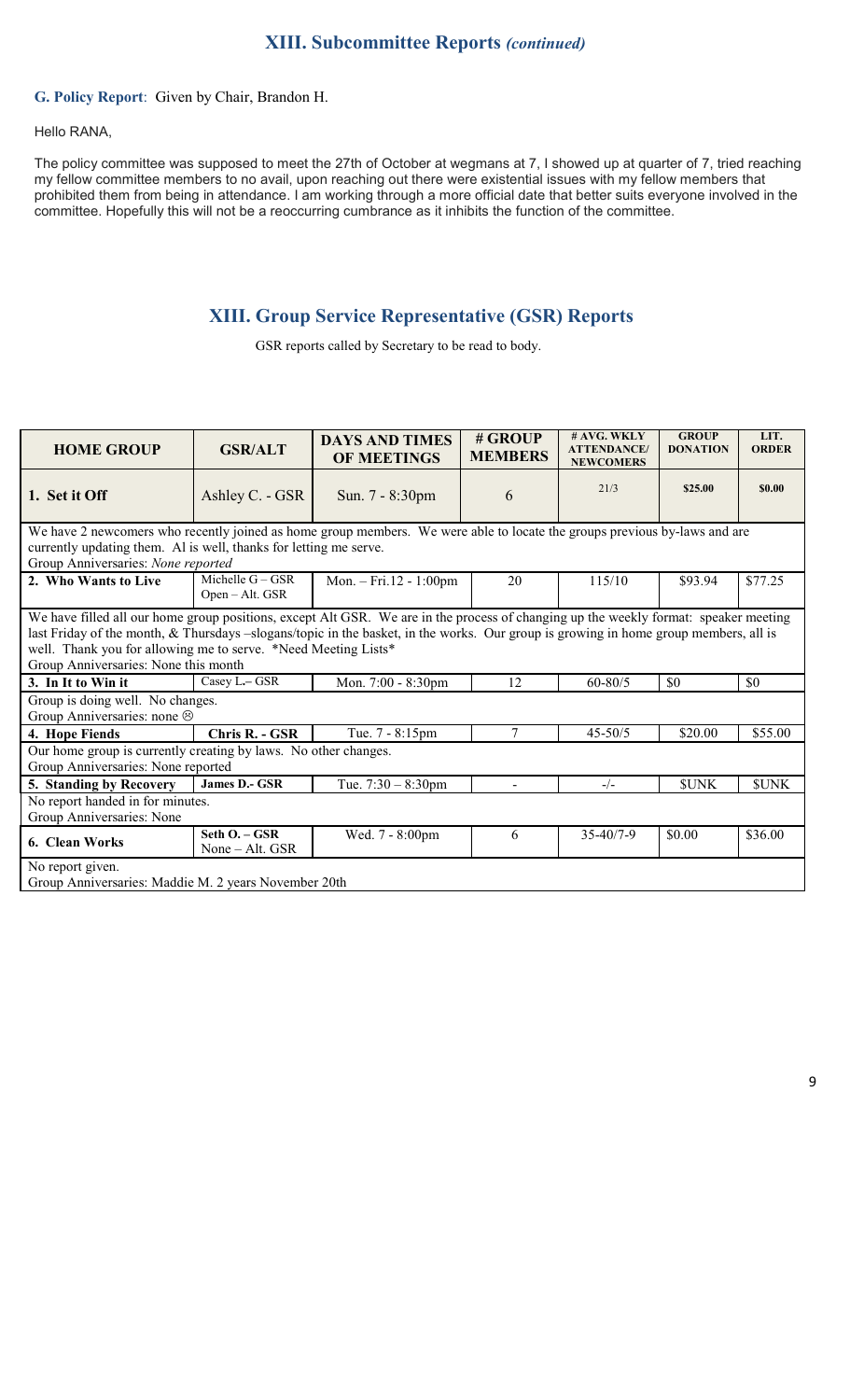# **XIII. Group Service Representative (GSR) Reports** *(continued):*

| <b>HOME GROUP</b>                                                                                                                                                                                                                                                                                                                                                                                                                                  | <b>GSR/ALT</b>                                                                                                                                                                                                                                                                                                                                                                                                                                                                                                                                                                                | <b>DAYS AND TIMES</b><br><b>OF MEETINGS</b> | # GROUP<br><b>MEMBERS</b> | $#$ AVG. WKLY<br><b>ATTENDANCE/</b><br><b>NEWCOMERS</b> | <b>GROUP</b><br><b>DONATION</b> | LIT.<br><b>ORDER</b>     |  |  |
|----------------------------------------------------------------------------------------------------------------------------------------------------------------------------------------------------------------------------------------------------------------------------------------------------------------------------------------------------------------------------------------------------------------------------------------------------|-----------------------------------------------------------------------------------------------------------------------------------------------------------------------------------------------------------------------------------------------------------------------------------------------------------------------------------------------------------------------------------------------------------------------------------------------------------------------------------------------------------------------------------------------------------------------------------------------|---------------------------------------------|---------------------------|---------------------------------------------------------|---------------------------------|--------------------------|--|--|
| 7. Start Living Group                                                                                                                                                                                                                                                                                                                                                                                                                              | Tammy - GSR                                                                                                                                                                                                                                                                                                                                                                                                                                                                                                                                                                                   | Thu. 7 - 8:00pm                             | 10                        | 10/3                                                    | \$60.00                         | \$22.00                  |  |  |
| No report given<br>Group Anniversaries: None Reporrted                                                                                                                                                                                                                                                                                                                                                                                             |                                                                                                                                                                                                                                                                                                                                                                                                                                                                                                                                                                                               |                                             |                           |                                                         |                                 |                          |  |  |
| 8. Freedom from Bondage                                                                                                                                                                                                                                                                                                                                                                                                                            | Mollie C .- GSR<br>Rachel L. - Alt. GSR                                                                                                                                                                                                                                                                                                                                                                                                                                                                                                                                                       | Thur. $9 - 10$ pm                           | 11                        | $25 - 30/8 - 10$                                        | \$10.00                         | \$0.00                   |  |  |
| No report given<br>Group Anniversaries: none reported                                                                                                                                                                                                                                                                                                                                                                                              |                                                                                                                                                                                                                                                                                                                                                                                                                                                                                                                                                                                               |                                             |                           |                                                         |                                 |                          |  |  |
| 9. Man Up to the Flatbook                                                                                                                                                                                                                                                                                                                                                                                                                          | Kemper B.– GSR                                                                                                                                                                                                                                                                                                                                                                                                                                                                                                                                                                                | Thur. 7 - 8:30pm                            |                           | 45/4                                                    | \$50.00                         | \$118.75                 |  |  |
|                                                                                                                                                                                                                                                                                                                                                                                                                                                    | We will be changing our format, call pick a stick bingo style, using 12 step working guide we will read /study 1 step each week then we<br>will draw #'s that correspond to sticks members will choose at the start of the meeting. We ask members select sticks at random without<br>looking at the side with the subject/question from the step of the week. The members will share on the selected subject. We are<br>considering an activity in December as well.<br>Group Anniversaries: None reported<br>Ralph P - Alt GSR<br>Fridays $7 - 8:15$ pm<br>\$50.70<br>6<br>60/12<br>\$40.00 |                                             |                           |                                                         |                                 |                          |  |  |
| 10. New Beginnings                                                                                                                                                                                                                                                                                                                                                                                                                                 |                                                                                                                                                                                                                                                                                                                                                                                                                                                                                                                                                                                               |                                             |                           |                                                         |                                 |                          |  |  |
|                                                                                                                                                                                                                                                                                                                                                                                                                                                    | Draft of By laws complete- further meeting tentative to finalize. Need Secretary, GSR, and Home group members.<br>Group Anniversaries: 8 <sup>th</sup> November Brandon H. 3 years                                                                                                                                                                                                                                                                                                                                                                                                            |                                             |                           |                                                         |                                 |                          |  |  |
| 11. Primary Purpose                                                                                                                                                                                                                                                                                                                                                                                                                                | GSR - Antoinette B.<br>(Old School).                                                                                                                                                                                                                                                                                                                                                                                                                                                                                                                                                          | Sat. & Sun. 12 - 1:30pm                     | $9 - 10$                  | $20 - 25/2$                                             | \$50.00                         | \$26.50                  |  |  |
| Primary Purpose is doing well. We have 9 home group members who are active. Our group attendance is 20-25 addicts. We read and<br>discuss steps on Saturday and the "Just For Today" daily meditation on Sunday. Our home group members are wanting to plan a "Bowling<br>Unity Day" at Liberty Bowling Alley in Fredericksburg with activities. Each game is \$3.50 a game. In loving service<br>Group Anniversaries: No celebrants in Nov or Dec |                                                                                                                                                                                                                                                                                                                                                                                                                                                                                                                                                                                               |                                             |                           |                                                         |                                 |                          |  |  |
| 12. Experience, Strength &<br>Hope                                                                                                                                                                                                                                                                                                                                                                                                                 | Jeff W.- GSR<br>Ted.- Alt. GSR                                                                                                                                                                                                                                                                                                                                                                                                                                                                                                                                                                | Sat. 7 - 8:30pm                             | 12                        | 40/3                                                    | \$40.00                         | \$6.00                   |  |  |
| No report given<br>Group Anniversaries: Tony C. Nov $16 - 15$ Years / Lloyd Nov $23 - 25$ years                                                                                                                                                                                                                                                                                                                                                    |                                                                                                                                                                                                                                                                                                                                                                                                                                                                                                                                                                                               |                                             |                           |                                                         |                                 |                          |  |  |
| 13. Clean and Serene                                                                                                                                                                                                                                                                                                                                                                                                                               | Absent                                                                                                                                                                                                                                                                                                                                                                                                                                                                                                                                                                                        | Fri. 10-11pm                                | <b>UKN</b>                | $25 - 30/5$                                             | \$0                             | \$0                      |  |  |
| No Report<br>Group Anniversaries: None reported                                                                                                                                                                                                                                                                                                                                                                                                    |                                                                                                                                                                                                                                                                                                                                                                                                                                                                                                                                                                                               |                                             |                           |                                                         |                                 |                          |  |  |
| 14. Final Surrender                                                                                                                                                                                                                                                                                                                                                                                                                                | David W.- GSR                                                                                                                                                                                                                                                                                                                                                                                                                                                                                                                                                                                 | Every Night at 7pm                          | 30                        | 80/1                                                    | $\blacksquare$                  | $\blacksquare$           |  |  |
| No report handed in to be included in the minutes.                                                                                                                                                                                                                                                                                                                                                                                                 |                                                                                                                                                                                                                                                                                                                                                                                                                                                                                                                                                                                               |                                             |                           |                                                         |                                 |                          |  |  |
| Group Anniversaries: Brianna K 1 year, Matt V 2 years                                                                                                                                                                                                                                                                                                                                                                                              |                                                                                                                                                                                                                                                                                                                                                                                                                                                                                                                                                                                               |                                             |                           |                                                         |                                 |                          |  |  |
| 15. Noon Beginnings                                                                                                                                                                                                                                                                                                                                                                                                                                | Veronica Q - GSR                                                                                                                                                                                                                                                                                                                                                                                                                                                                                                                                                                              | Mon-Fri 12pm                                | 30                        | 80/3                                                    |                                 |                          |  |  |
| On behalf of the Noon Beginnings Group, out of Bowling Green, VA, we would like to thank you for your continued support with<br>donations and contributions.<br>Group Anniversaries: - None reported                                                                                                                                                                                                                                               |                                                                                                                                                                                                                                                                                                                                                                                                                                                                                                                                                                                               |                                             |                           |                                                         |                                 |                          |  |  |
| 16. Colonial Beach<br><b>Survivors Group</b>                                                                                                                                                                                                                                                                                                                                                                                                       | Bill C. - GSR                                                                                                                                                                                                                                                                                                                                                                                                                                                                                                                                                                                 | Friday 7pm                                  | $\blacksquare$            | $\blacksquare$                                          | $\overline{a}$                  |                          |  |  |
| No report handed in to be included in the minutes.<br>Group Anniversaries: - None reported                                                                                                                                                                                                                                                                                                                                                         |                                                                                                                                                                                                                                                                                                                                                                                                                                                                                                                                                                                               |                                             |                           |                                                         |                                 |                          |  |  |
| 17. Beautiful Butterflies of                                                                                                                                                                                                                                                                                                                                                                                                                       | Jerine - Rep                                                                                                                                                                                                                                                                                                                                                                                                                                                                                                                                                                                  | Saturday 10am                               | 2                         | 3/2                                                     | $\blacksquare$                  | $\overline{\phantom{0}}$ |  |  |
| <b>Recovery</b><br>Open meeting for men and women effective 11/9/13<br>Group Anniversaries: - None                                                                                                                                                                                                                                                                                                                                                 |                                                                                                                                                                                                                                                                                                                                                                                                                                                                                                                                                                                               |                                             |                           |                                                         |                                 |                          |  |  |
| 18. New Beginnings<br><b>Colonial Beach</b>                                                                                                                                                                                                                                                                                                                                                                                                        | Joyce W. - Alt.<br><b>GSR</b>                                                                                                                                                                                                                                                                                                                                                                                                                                                                                                                                                                 | Tues 6pm                                    | 7                         | $8/1 - 2$                                               | \$0                             | \$0                      |  |  |
| This group is doing well. We welcome visitors an Tuesday.<br>Group Anniversaries: None Reported                                                                                                                                                                                                                                                                                                                                                    |                                                                                                                                                                                                                                                                                                                                                                                                                                                                                                                                                                                               |                                             |                           |                                                         |                                 |                          |  |  |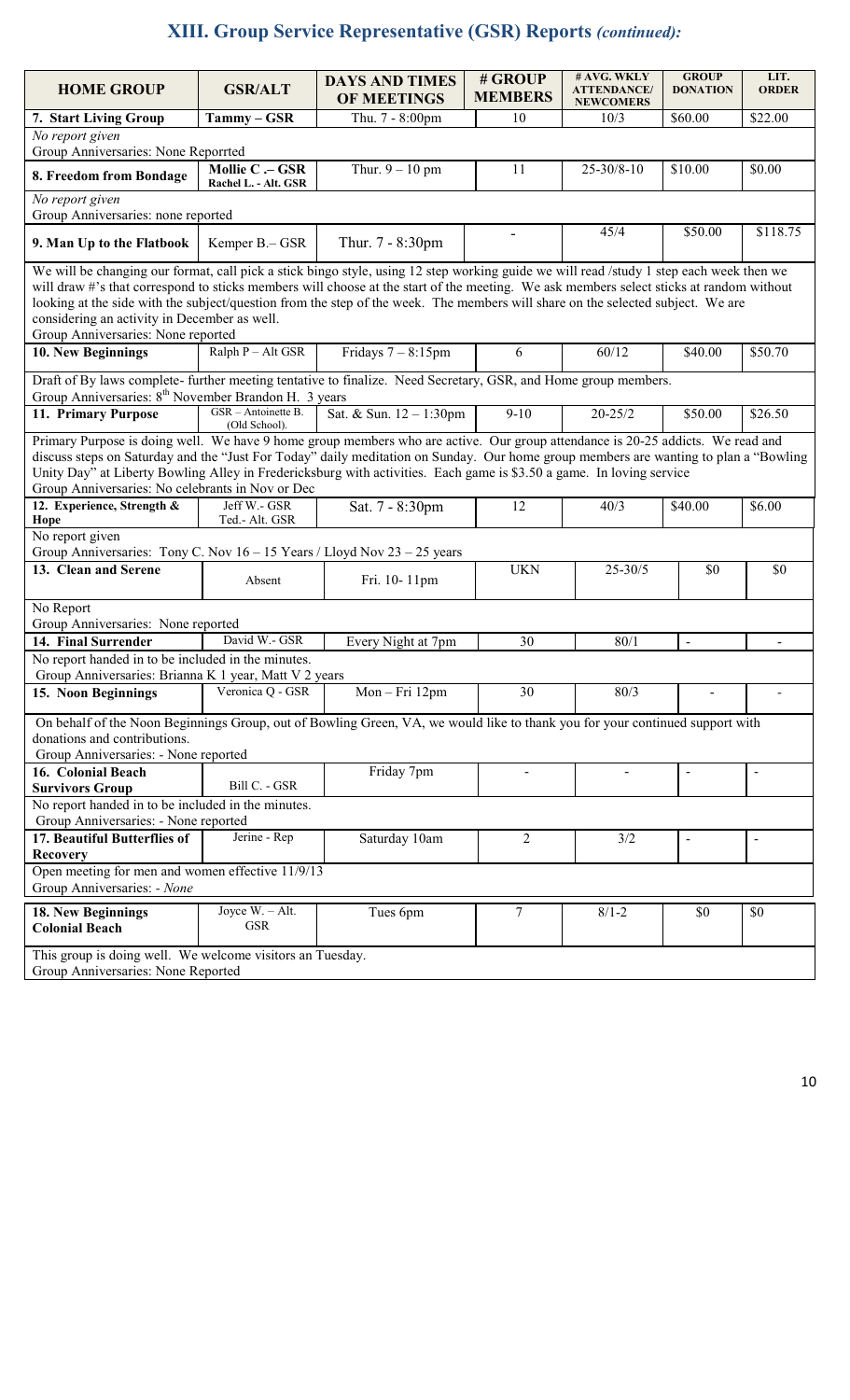| Legend: $P = Present A = Absent$       |     |             |                |  |  |  |  |
|----------------------------------------|-----|-------------|----------------|--|--|--|--|
| <b>HOME GROUP NAME</b>                 | P/A | <b>NAME</b> | <b>POSTION</b> |  |  |  |  |
| 1. Set It Off                          | P   | Ashley      | GSR            |  |  |  |  |
| 2. Who Wants to Live                   | P   | Michelle    | <b>GSR</b>     |  |  |  |  |
| 3. In It to Win It                     | P   | Casey       | <b>GSR</b>     |  |  |  |  |
| 4. Hope Fiends                         | P   | Teresa S.   | <b>GSR</b>     |  |  |  |  |
| 5. Stand By Recovery                   | A   |             |                |  |  |  |  |
| 6. Clean Works                         | P   | Seth        | <b>GSR</b>     |  |  |  |  |
| 7. Start Living Group                  | A   | Tammy       | <b>GSR</b>     |  |  |  |  |
| 8. Freedom from Bondage                | P   | Mollie      | <b>GSR</b>     |  |  |  |  |
| 9. Man Up to the Flatbook              | P   | Tricia      | GSR            |  |  |  |  |
| 10. A New Beginning Group              | P   | Ralph       | Alt. GSR       |  |  |  |  |
| 11. Primary Purpose                    | P   | Antoinette  | <b>GSR</b>     |  |  |  |  |
| 12. Experience, Strength &<br>Hope     | A   | Jeff W.     | <b>GSR</b>     |  |  |  |  |
| 13. Clean and Serene                   | A   | Dennis D.   | <b>GSR</b>     |  |  |  |  |
| 14. Final Surrender                    | P   | David W.    | <b>GSR</b>     |  |  |  |  |
| 15. Noon Beginnings                    | P   | Victoria    | <b>GSR</b>     |  |  |  |  |
| 16. Colonial Beach Survivors<br>Group  | P   | Bill C.     | <b>GSR</b>     |  |  |  |  |
| 17. Beautiful Butterflies              | P   | Jerine      | Rep            |  |  |  |  |
| 18. New Beginnings<br>(Colonial Beach) | P   | Joyce       | <b>GSR</b>     |  |  |  |  |

**XIV. 2nd Quorum** 

| 2 <sup>st</sup> QUORUM CALL -Must 4 per Bylaws |    |
|------------------------------------------------|----|
| Group Represented                              | 14 |
| <b>Procedural Votes</b>                        |    |

# **XV. Old Business**

Motion 09/04-05: Maker: Jerine M. 2<sup>nd</sup> John C.

**Motion**: That RANA donates a starter package to Noon Beginnings they do not have any funds or literature.

**Intent**: To help a struggling group carry the message of NA. This meeting is full of new comers.

**Vote**: *Abstain - 2, For - 11, Against - 0* PASSES

**Motion 10/13-13:** Maker: Rudolph C. 2nd by: Teresa S.

To make an amendment to line G: "Email the ASC meeting minutes to all GSR's within two weeks of the ASC meeting and have a minimum of five hard copies available at the next ASC." To: Email the ASC meeting minutes within 10 days of the ASC meetings and have a minimum of......

**Intent:** So that the RCM Team can effectively carry current information. Since having the minutes out 14 days after ASC will always be behind in our reports.

**Vote:** *Abstain - 2, For - 11, Against – 1* PASSES

**Motion 10/13-16:** Maker: Policy 2nd by: Kemper B.

To add to Article 5 Section 2: That Vice Chair conducts an audit that should occur on quarterly basis of RASCNA financial and non-financial operational activities with the assistance of 2 random NA members. One of these two members should be knowledgeable of accounting and auditing procedures.

**Intent:** To determine whether all financial safeguards and cash flow activities are made with appropriate signature authority, supporting documentation, and administrative record management in accordance with applicable By-laws and Treasurer handbook statutes and requirements

**Vote:** *Abstain - 1, For - 12, Against – 1* PASSES

**Motion 10/13-17:** Maker: Policy 2nd by: Kemper B.

To amend Treasurer's ledger records currently named monthly report B,C,D,F,G to reflect proper accounting terminology. Report B should be named "monthly balance sheet". Report C should be named "Receipts Ledger". Report D should be named "Check Register Ledger". Report F should be named "Deposit Ticket Ledger". Report G should be named "Bank Reconciliation Statement". These statements should be attached to the monthly Treasurer Reports as supporting documentation, not as reports. They are accounting records.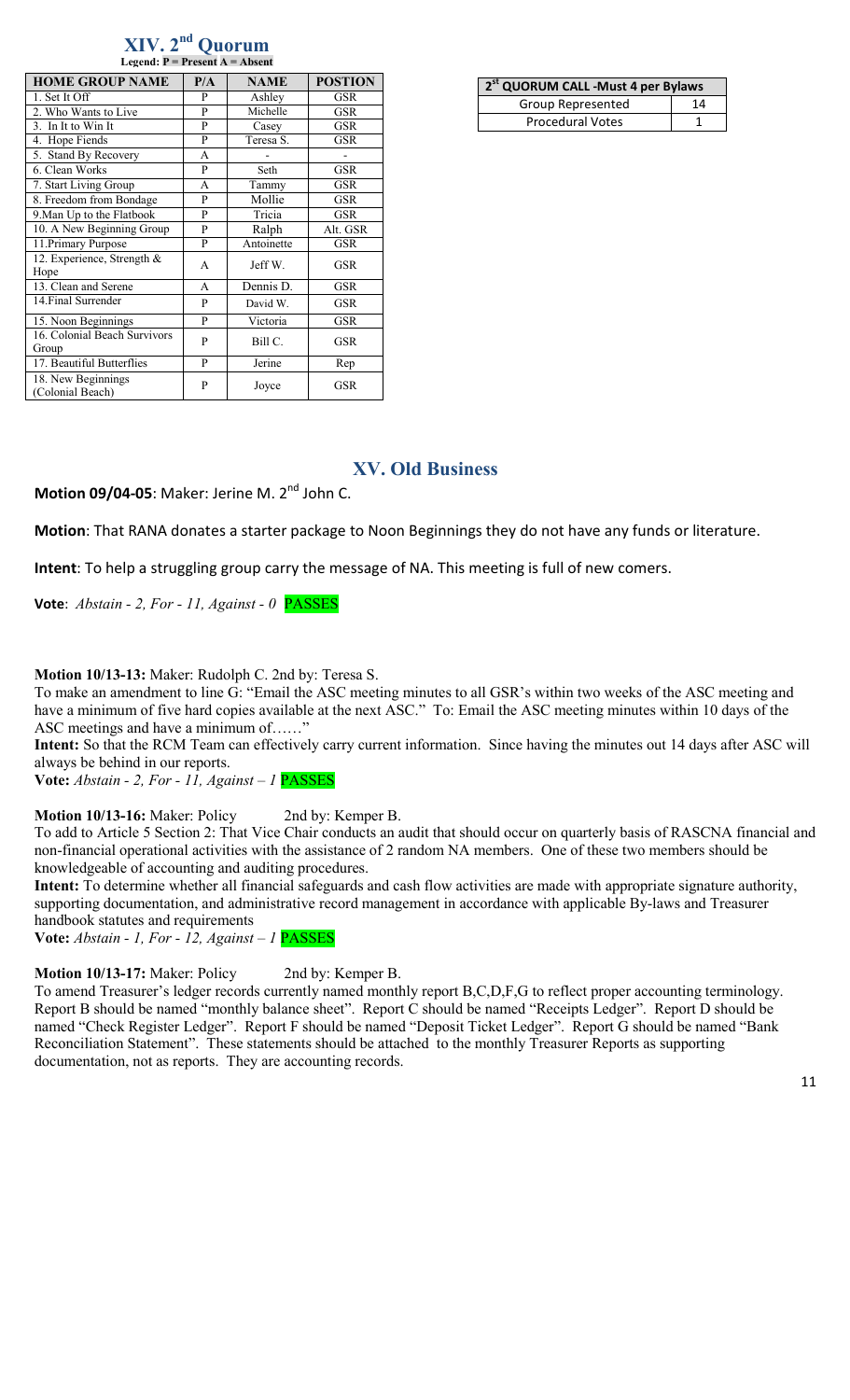# **XV. Old Business (Cont.)**

**Intent:** In accordance with our 8<sup>th</sup> concept, the policy subcommittee seeks to improve a clear and concise way of communicating our financial records in a standardized universally accepted accounting and auditing terminology. Also to align Area current financial records to match the elements to be evaluated and reviewed in the Quarterly Audit process of the Monthly Balance Sheet, Bank Reconciliation Statement, Deposit Tickets Ledger, Check Register Ledger, and Receipt Ticket Ledger.

**Vote:** *Abstain - 2, For - 10, Against – 1* PASSES

**Motion 10/13-18:** Maker: Seth O. 2nd by: Ashley C. To have RANA area donate 6 "It Works: How and Why" to the Wednesday night Clean Works meeting. **Intent:** to support the meeting carrying the message through the groups most referred literature. **Vote:** *Abstain - 2, For - 9, Against – 3* PASSES

## **XVI. Open Sharing**

- Discussion on changes to meeting format
- Discussion about having a break during ASC
- Discussion on area printer
- Discussion about area audit
- Discussion about VRCC Alternate
- Discussion about current by laws available on RANA website

#### **XVII. Elections for Open Positions: None**

## **XVIII. New Business**

**Motion 11/13-5:** Maker: Antoinette B. (Old School) 2nd by: Tricia G.

Reduce  $25\% + 25\% = 50\%$  donation of RANA to  $5\% + 5\% = 10\%$  amount over prudent reserve every quarter.

**Intent:** to retain money in our local Area to support our area instead of giving over money away and having to do fundraising to support RANA activities and need to in order to remain completely supporting – declining ALL outside contribution – completely self-supporting as an Area

**Vote:** *Abstain - 0, For - 2, Against – 11* FAILED

**Motion 11/13-6:** Maker: Greg G. 2nd by: Budgeted Reimburse Treasurer \$22.52 for copies made & receipt book. **Intent:** 7<sup>th</sup> Tradition **Vote:** Budgeted

**Motion 11/13-7:** Maker: John C. 2nd by: Teresa S. \$33.60 for H&I literature: 1 – 16 pocket rack \$21.00 6 – Who, What, How, Why 6 – Recovery and Relapse 6- Am I an addict 6 – Just For Today 6 – Triangle of Self-Obsession 12 – For the Newcomer **Intent:** To carry the message at Fredericksburg Probation and Parole **Vote:** Budgeted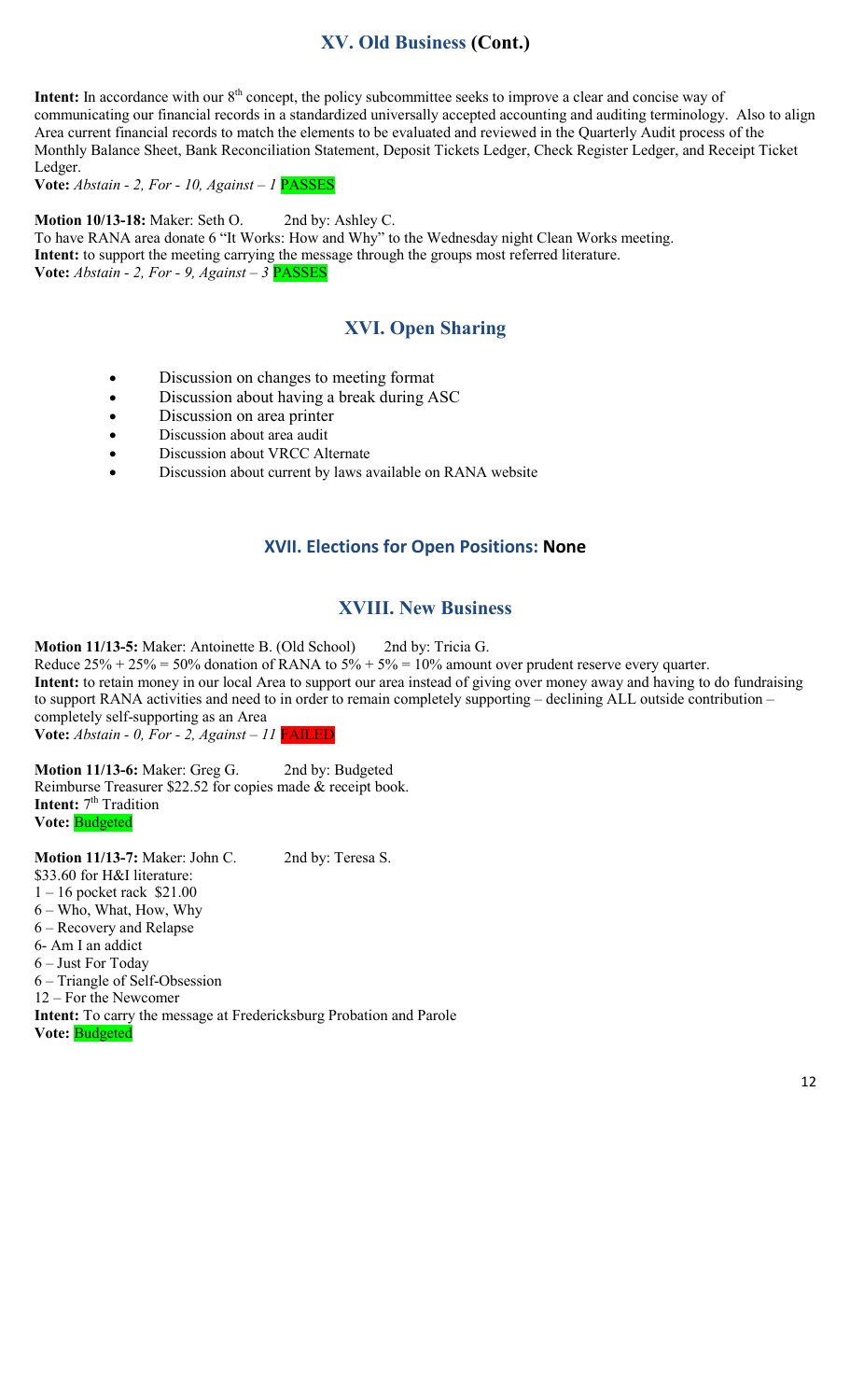# **XVIII. New Business** (Cont.)

**Motion 11/13-8:** Maker: Antoinette B. 2nd by: Tricia G. Remove "replenish request" from Activities Subcommittee Budget 2014. Intent: The "replenish requirement" is a violation of RANA's By-laws to request the Activities Committee to replenish it's funds & to donate extra money to fundraise & support Area's other activities, committees, ect. **Vote:** Ruled out of order

**Motion 11/13-9:** Maker: Jerine M. 2nd by: Antoinette B. That there be a 10 minute break during area before the  $2<sup>nd</sup>$  Quorum Roll Call **Intent:** To provide time to stretch, make/return phone calls. To cut down on the group movement and talking. **Vote:** This motion needs to be sent back to groups to be voted on at December ASC

**Motion 11/13-10:** Maker: Michelle 2nd by: Seth To extend today's ASC 15 minutes **Intent:** To finish Area business **Vote:** *Abstain - 1, For - 9, Against – 2* PASSES

**Motion 11/13-11:** Maker: Greg. G 2nd by: Veronica Q. To approve 2014 proposed budget **Intent:** To approve budget Vote: This motion needs to be sent back to groups to be voted on at December ASC

**(See Appendix A for The Proposed RANA 2014 Budget)** 

# **XIX. Review of Group Status and Business**

Review of Groups not present at ASC for 2 consecutive months It's reported that the Lie Is Dead group in Tappahannock is no longer meeting… and haven't been meeting for quite some time.

## **XX. Adjournment & Serenity Prayer**

**Motion 11/13-14:** Time-6:47pm Maker: Bandon  $2^{nd}$  by: Ralph \*Procedural Vote Motion to Close<br>*VOTE*: *Unanimous* 

*Motion – PASSED* 

Submitted to RANASC for approval: 11/17/2013 by Secretary I, Kevin S.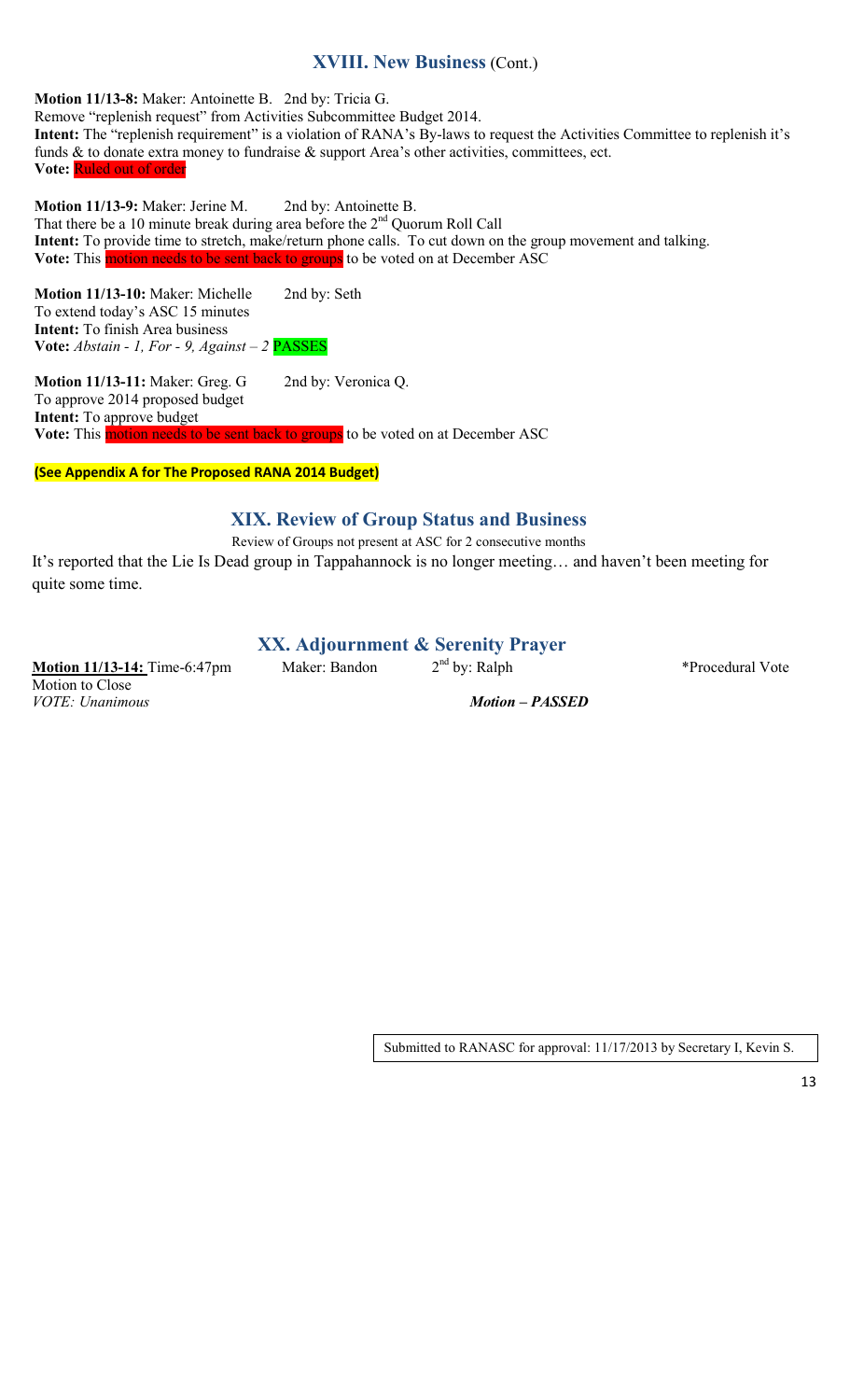| 450.00     | w  | Total                                                       | 25% of amount over prudent reserve every quarter  |                | egional Donation              |
|------------|----|-------------------------------------------------------------|---------------------------------------------------|----------------|-------------------------------|
| 00'00#     |    | <b>Itterature</b>                                           | 25 % of amount over prudent reserve every quarter |                | <b>Vorld Donation</b>         |
| 00'09      | ₩  | office supplies.                                            | Gas to VRCC Meetings                              | 00'051         | <b>RCC Director</b>           |
|            |    | For Chair reports and Subcommitte Use                       | Rent for 4 meetings                               | ÷٠<br>00.001   | <b>Sudget Meetings in Oct</b> |
|            |    |                                                             | Meeting Rent & Print policys once a year          | ÷<br>00.00     | <b>Assis</b>                  |
|            |    | <b>H&amp;I Budget</b>                                       | <b>Travel to Meetings</b>                         | ٠<br>00'001    | <b>Dutreach</b>               |
|            |    |                                                             | Can Replenish budget up to \$1700                 | th.<br>00'000" | Activities                    |
|            |    |                                                             | 450.00 See Attached                               | w              | ė                             |
|            |    |                                                             | coo.co See Attached                               | ÷,             | ž                             |
| \$1,000.00 |    | Total                                                       | See Attached                                      | w<br>290.00    | terature                      |
|            |    |                                                             | 250.00 POB 30 Fee                                 | وي             | <b>D. Box</b>                 |
| 150.00     | ŧ۵ | Website (ch. 10 res)                                        | 120.00 FOR ASC Meetings                           | ÷              | Rent                          |
|            |    | Fellowship development (ch.12 res pg.1)                     | soo.co Travel to RSC (Gas, Lodging, Etc.)         | ₩              | <b>RCM Team</b>               |
|            |    | Area Planning Tool (resource)                               | Copies and Misc. Supplies                         | ٠<br>75.00     | Treasurer                     |
|            |    | Presentations (ch. 4 res pg.5)                              | Copies of forms and minutes/office supplies       | ŧ٨<br>00.00    | Secretary   & II              |
|            |    | Media (ch.5 res. Pg.1)<br>Posters Radio TV<br><b>Filers</b> | Copies and Misc. Supplies                         | u<br>35.00     | Vice Chair                    |
|            |    | Roundtable (ch. 4 res pg17) (internal)                      | Copies and Misc. Supplies                         | u<br>35.00     | <b>Chair</b>                  |
|            |    | Event Planning (ch.11 res.pg 9)                             |                                                   |                | Expenses                      |
|            |    | Learning Day (ch.11 res.pg 3)                               |                                                   |                |                               |
|            |    | Newcomer Workshop (ch. 6)                                   |                                                   | ÷<br>1,737.00  | Cash in Bank as of 11-3-13    |
|            |    | Criminal Justice (ch. 6)                                    | Based on donation averages over the past 3 years  | ₩<br>3,600.00  | Est. Group Donations - yearly |
| 300.00     | ٠Ĥ | Events (including any of the follwing)                      | Income to be dispersed back to Activities         | w<br>700.00    | Est. income from activities   |
| 450.00     | ü۴ | Meeting Lists                                               | Lit sales don't contribute to income              | m<br>2,200.00  | literature on hand - Approx.  |
| 100.00     | ٠W | (paper, ink and various office supplies)                    |                                                   |                |                               |
|            |    | For Chair reports and Subcommitte Use                       |                                                   |                |                               |
|            |    | <b>PR Budget</b>                                            |                                                   |                | Current Assets & Est. Income  |
|            |    |                                                             |                                                   |                |                               |

| Yearly Total          | 4,665.00 |
|-----------------------|----------|
| one month avg         | 388.75   |
| 3 Month Prudent Rsrve | ,166.25  |

| Literature Budget              |          |
|--------------------------------|----------|
| <b>ROOD BOOKER</b>             | \$60.00  |
| smes of Order forms            | 00'02\$  |
| t book                         | 210.00   |
| start up Kits for New Meetings | 00'002'5 |
| Total                          | 00'062\$ |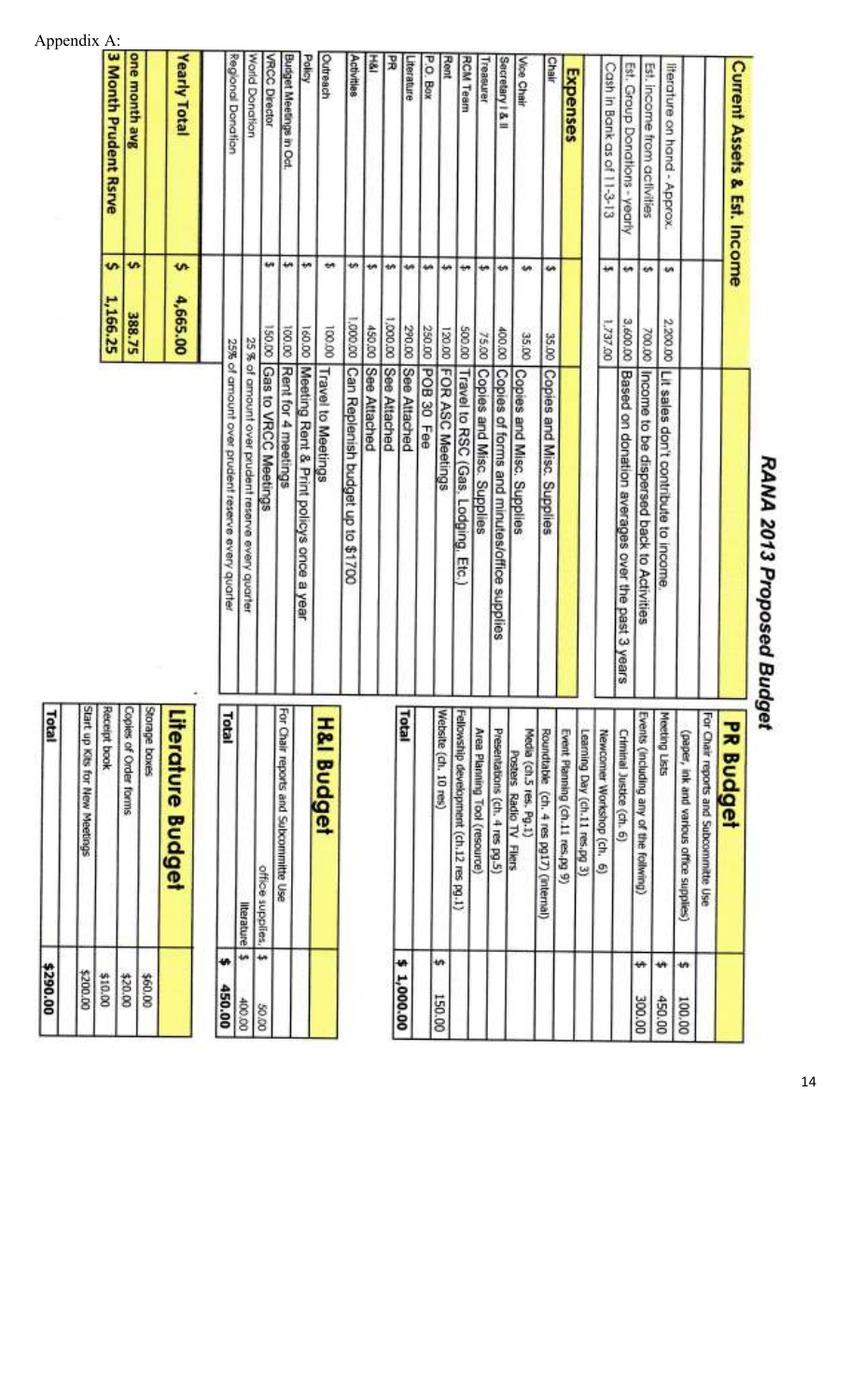Appendix B:

### ECCNA, INC. P.O. Box 144 Mays Landing, NJ 08330

#### PLEASE READ ALOUD AT YOUR NEXT REGIONAL MEETING

September, 2013

**Dear Fellow Members,** 

The East Coast Convention of Narcotics Anonymous 17 (ECCNA 17) was a huge success! The convention was hosted by the Bay Area and East of the Bay Area and held at Washington College in Chestertown, Maryland. The theme for this year's convention was "Together We Still Can" and was brought to life by the host committee and volunteers.

In addition to carrying a message of recovery, ECCNA 17 was able to generate enough funds to buy 100 cases (28 books per case) of Basic Text; this year, 10% of the Basic Text we purchase will be in Spanish. A total of 34 cases will be distributed to the host area jails and prisons along with other jails in the area. We will distribute 3 cases of books to each of the remaining 22 regions that make up ECCNA, Inc. Enclosed is the financial statement from this past year's convention. We will be sending the books soon and hope they will find their way into the jails and prisons within your region. The contact we have for your region is Jeff Hankins; we will be sending your contact labels to be placed on the Basic Text that states the book is donated along with your helpline number and/or website address.

We are grateful to be fulfilling our primary purpose which is to celebrate recovery and distribute copies of the Basic Text to jails and prisons. For more information about ECCNA, please visit our website at www.eccna.org. You can find out what regions make up the ECCNA, how the convention did last year, as well as keep up with details about our upcoming convention.

ECCNA, Inc. is proud to announce the Beach, New Dominion, Peninsula, Tri-Cities and Richmond Areas in Virginia as the winners of the bid to host ECCNA 18!! The convention will be on June 20-22, 2014 at William and Mary College located in Williamsburg, Virginia. Registration will be available soon on the website.

One of our goals as an advisory board is to have a representative of each region on the East Coast on our board. We have enough open positions on the board to accommodate each region. Please consider nominating a member of your region to serve on the advisory board. The requirements, bylaws and the nomination form are also available on our website.

Should you have any questions, please feel free to contact us

In Loving Service,

**ECCNA Advisory Board** 

3 - Basic Text (English)<br>I - Basic Text (Spanish)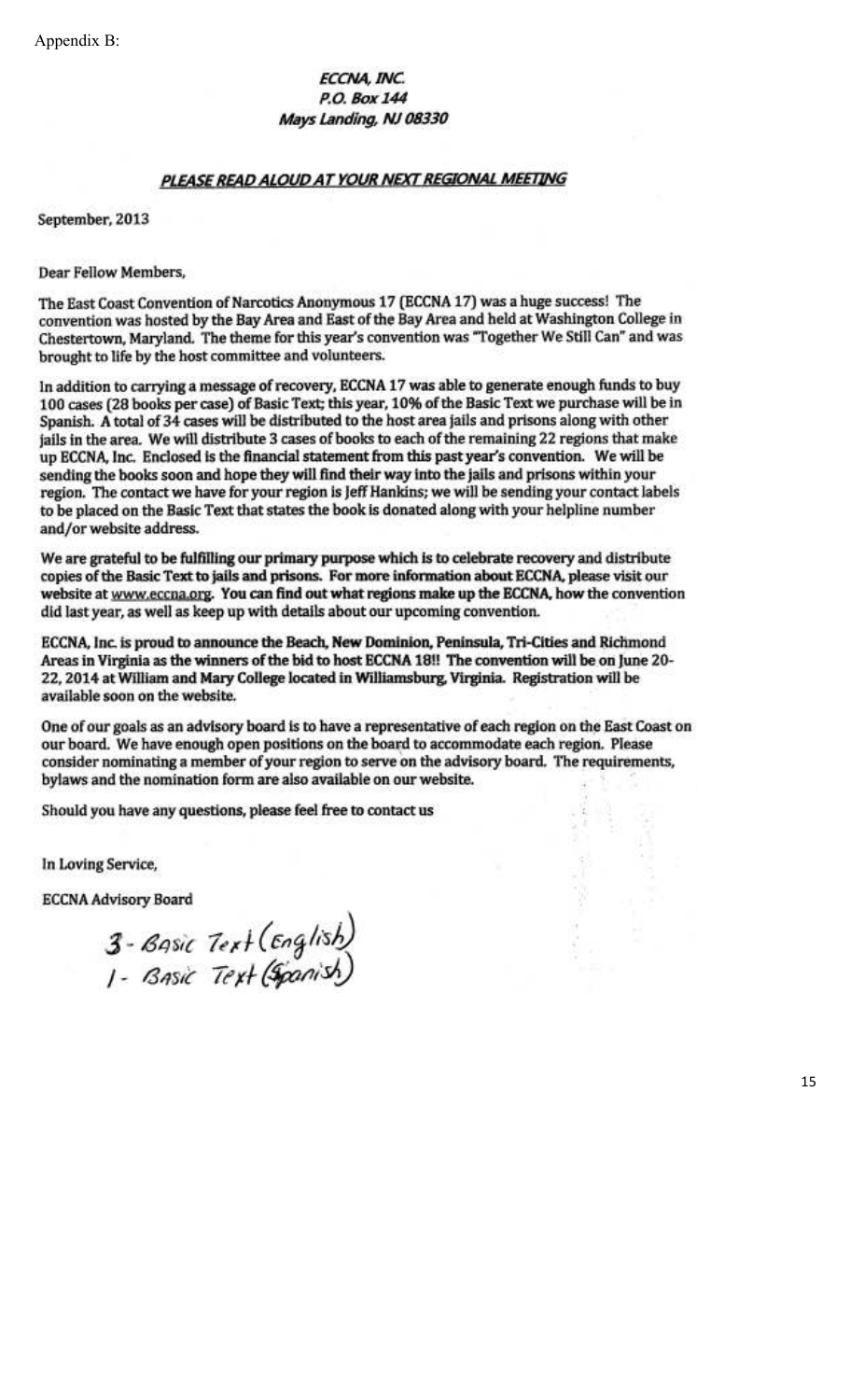### **163rd RSC**

## **BACK TO AREAS**

## **Motions & Nominations**

#### **Elections/Nominations**

| <b>H&amp;I</b> | - Chuck – Nominations closed | - to be elected at the 165th |
|----------------|------------------------------|------------------------------|
| SPEAKER JAM    | - Nominations open           | - to be elected at the 165th |
| VICE-TREASURER | - Nominations open           | - to be elected at the 165th |

## **2013 Budget**

| Category                           | <b>Expense</b>      | For                                                                                                                                      | Proposed<br>2014 Budget | <b>Bi-monthly</b><br>funding |
|------------------------------------|---------------------|------------------------------------------------------------------------------------------------------------------------------------------|-------------------------|------------------------------|
| A                                  | Phoneline           | 800 & Answering Services                                                                                                                 | \$8,500.00              | \$1,417.00                   |
|                                    | Mailbox             | PO Box                                                                                                                                   | \$76.00                 | \$13.00                      |
| Automatic,<br>approved 100%        | Website             | Host & Domain Expenses                                                                                                                   | \$150.00                | \$25.00                      |
| on receipt                         | Service Charges     | <b>Bank Service Charges</b>                                                                                                              | \$36.00                 | \$6.00                       |
| B                                  | Conferences         | RSC Meeting Expenses: rent, food & beverage, AV<br>equipment rental, & office supplies                                                   | \$750.00                | \$125.00                     |
| RSC primary<br>operations          | Executive           | Correspondence & report preparation & distribution<br>expenses for RSC Chair and Vice Chair                                              | \$300.00                | \$50.00                      |
|                                    | <b>RD</b> Team      | Correspondence & report preparation & distribution<br>expenses for RD Team                                                               | \$100.00                | \$17.00                      |
|                                    | Secretary           | Secretary expenses associated with preparation &<br>distribution of RSC minutes, reports, correspondence,<br>and related office supplies | \$250.00                | \$42.00                      |
|                                    | Treasurer           | Treasurer expenses associated with preparation &<br>distribution of reports, correspondence, and related<br>office supplies              | \$120.00                | \$20.00                      |
|                                    | <b>GSR Assembly</b> | Expenses associated with meeting space rent,<br>refreshments, food & beverage, & office supplies                                         | \$1,500.00              | \$250.00                     |
|                                    | *CAR Workshops      | RSC pre-approved line item expenses associated with<br>holding 4 multi-area workshops                                                    | \$1,200.00              | \$200.00                     |
|                                    | ***Zonal Forum      | Expenses associated with holding Zonal Forum<br>approximately every 3 years                                                              | \$400.00                | \$67.00                      |
|                                    | Zonal Support       | CARNA's portion of zonal expenses- i.e. web domain                                                                                       | \$3.00                  | \$0.50                       |
| $\overline{c}$                     | *WSC/RDA            | Expenses associated with RDA attendance of bi-yearly<br>WSC with \$55 per diem                                                           | \$2,000.00              | \$167.00                     |
| Travel, including<br>up to \$35.00 | *WSC/RDA-2          | Expenses associated with RDA-2 attendance of bi-<br>yearly WSC with \$55 per diem                                                        | \$2,000.00              | \$167.00                     |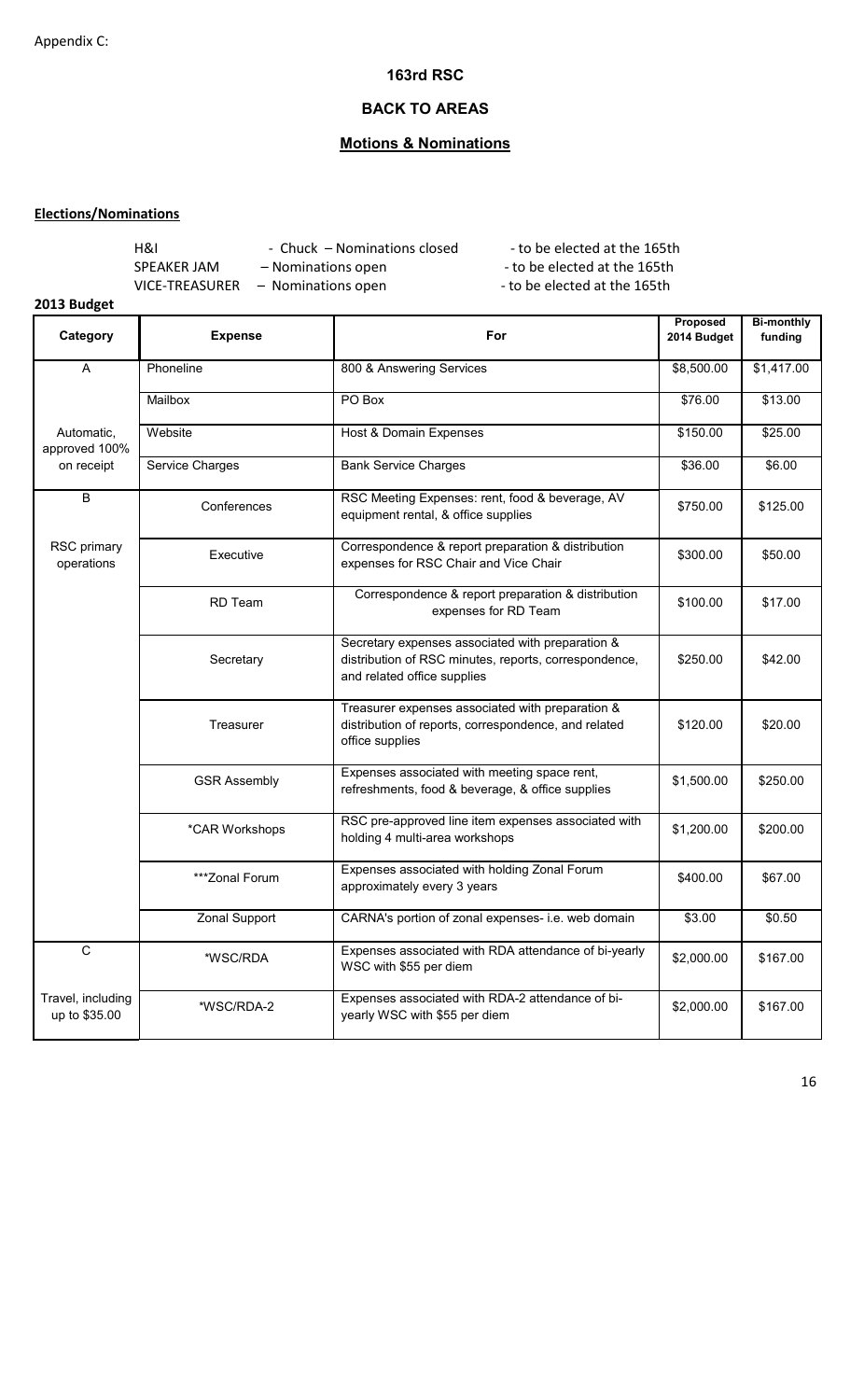| per diem<br>Except for C1 & | MARLCNA/RD                | Expenses associated with RD attendance of yearly<br><b>MARLCNA</b>                                                                                                                    | \$400.00   | \$67.00  |
|-----------------------------|---------------------------|---------------------------------------------------------------------------------------------------------------------------------------------------------------------------------------|------------|----------|
| C <sub>2</sub>              | MARLCNA/RDA               | Expenses associated with RDA attendance of yearly<br><b>MARLCNA</b>                                                                                                                   | \$400.00   | \$67.00  |
|                             | MARLCNA/RDA-2             | Expenses associated with RDA-2 attendance of yearly<br><b>MARLCNA</b>                                                                                                                 | \$400.00   | \$67.00  |
|                             | AZF/RD                    | Expenses associated with RD attendance of Autonomy<br>Zonal Forum                                                                                                                     | \$300.00   | \$50.00  |
|                             | AZF/RDA                   | Expenses associated with RDA attendance of<br>Autonomy Zonal Forum                                                                                                                    | \$300.00   | \$50.00  |
|                             | AZF/RDA-2                 | Expenses associated with RDA-2 attendance of<br>Autonomy Zonal Forum                                                                                                                  | \$300.00   | \$50.00  |
|                             | *WSW/RD<br>(odd years)    | Expenses associated with RD attendance of approved<br>World Service Workshops or multi-regional service<br>events (i.e., learning days, conferences)                                  | \$600.00   | \$50.00  |
|                             | *WSW/RDA<br>(odd years)   | Expenses associated with RDA attendance of approved<br>World Service Workshops or multi-regional service<br>events (i.e., learning days, conferences)                                 | \$600.00   | \$50.00  |
|                             | *WSW/RDA-2<br>(odd years) | Expenses associated with RDA-2 attendance of<br>approved World Service Workshops or multi-regional<br>service events (i.e., learning days, conferences)                               | \$600.00   | \$50.00  |
| D                           | Policy                    | Expenses associated with subcommittee meeting<br>space, preparation & distribution of reports &<br>correspondence, service related material, literature, and<br>guideline printing    | \$300.00   | \$50.00  |
| Subcommittee<br>operations  | Project Driven            | Expenses associated with subcommittee meeting<br>space, preparation & distribution of reports &<br>correspondence, service related material, & literature                             | \$150.00   | \$25.00  |
|                             | Speakerjam                | Expenses associated with subcommittee meeting<br>space, preparation & distribution of reports &<br>correspondence, service related material, & literature                             | \$120.00   | \$20.00  |
|                             | <b>Public Relations</b>   | Expenses associated with subcommittee meeting<br>space, preparation & distribution of reports &<br>correspondence, service related material, & literature                             | \$300.00   | \$50.00  |
|                             | Hospitals & Institutions  | Expenses associated with subcommittee meeting<br>space, preparation & distribution of reports &<br>correspondence, service related material, & literature                             | \$300.00   | \$50.00  |
| $\overline{E}$              | Hospitals & Institutions  | Expenses associated with subcommittee travel, inmate<br>literature purchases, correction facility library literature<br>purchases, and H&I presentations, and events or<br>workshops. | \$1,200.00 | \$200.00 |
| RSC secondary<br>operations | Speakerjams               | RSC line-item approved expenses associated holding<br>speakerjams in March & September each year including<br>travel (\$500.00/jam)                                                   | \$1,000.00 | \$167.00 |
|                             | Overnight RSC             | Overnight RSC expenses including overnight lodging,<br>and food & beverage services (\$1500.00/overnight))                                                                            | \$3,000.00 | \$500.00 |